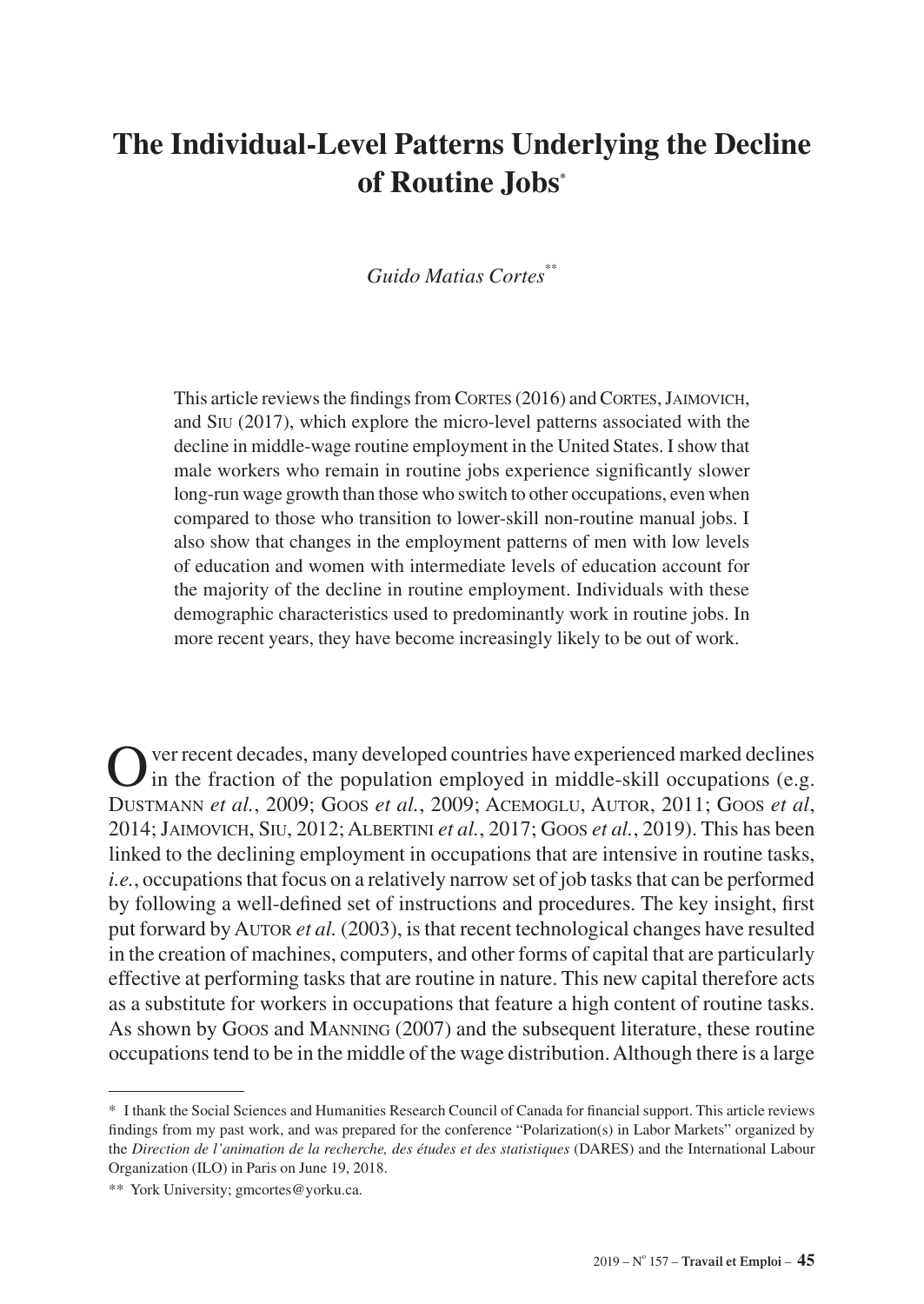and growing literature documenting overall patterns of labor market polarization, relatively little is known about the individual-level patterns underlying these changes. The question of who has been impacted by the decline of routine employment, and how those affected have adjusted to these changes, is not only of academic interest, but is also essential in order to design appropriate public policy responses to the observed labor market changes.

In this article I review the findings from two papers that analyze the individuallevel patterns underlying the decline in routine employment in the U.S. The first, CORTES (2016), uses longitudinal data to track male workers who are initially employed in routine occupations, and explores their subsequent occupational mobility patterns and the associated short and long-term wage changes that they experience. The second, Cortes, Jaimovich, and Siu (2017) takes a broader view, analyzing which demographic groups account for the majority of the decline in routine employment, and how they have adjusted in terms of their employment outcomes.<sup>1</sup>

When focusing on male workers who are initially employed in routine occupations, and tracking their occupational mobility patterns over time, I find strong evidence of selection on ability among those who switch occupations. Specifically, routine workers with low ability (that is, those with relatively low wages compared to other routine workers) are more likely to switch to non-routine manual jobs, while those with high ability are more likely to switch to non-routine cognitive jobs. Interestingly, I find that workers who switch to other jobs –regardless of the direction in which they switch– experience significantly faster wage growth over long-run horizons compared to those who stay in routine jobs.<sup>2</sup>

While these results focus on individuals who were already employed in routine jobs, it is clear that many individuals who used to find employment in these types of jobs are no longer able to do so. Using cross-sectional data for the entire working-age population in the U.S. between 1979 and 2014, I show that changes among a relatively small subset of demographic groups can account for the vast majority of the decline in per capita routine employment. Specifically, the decline in routine manual employment is primarily attributable to changes among young and prime-aged men with low levels of education, while the majority of the decline in routine cognitive employment is accounted for by changes in the employment patterns of young and prime-aged women with intermediate levels of education. In addition to becoming much less likely to work in routine jobs, individuals from these groups have experienced sharp increases in the

<sup>1.</sup> While I focus here on heterogeneity across individuals, other papers in the literature have explored heterogeneity across other dimensions, such as local labor markets (e.g. Autor, Dorn, 2013; Dauth, 2014; Autor *et al.*, 2015) or firms (e.g Pekkala Kerr *et al.*, 2016; Böckerman *et al.*, 2019; Cortes, Salvatori, 2019; Harrigan *et al.*, 2016; Heyman, 2016).

<sup>2.</sup> A separate and rich strand of the literature studies occupational mobility and its implications for individuals' human capital and wages, but without considering the link with the aggregate changes in employment shares for different occupations. Some examples from this literature include Moscarini, Thomsson (2007); KAMBOUROV, MANOVSKII (2008); Poletaev, Robinson (2008); Kambourov, Manovskii (2009); Gathmann, Schönberg (2010); Sullivan (2010); Groes *et al.* (2015); Cortes, Gallipoli (2018).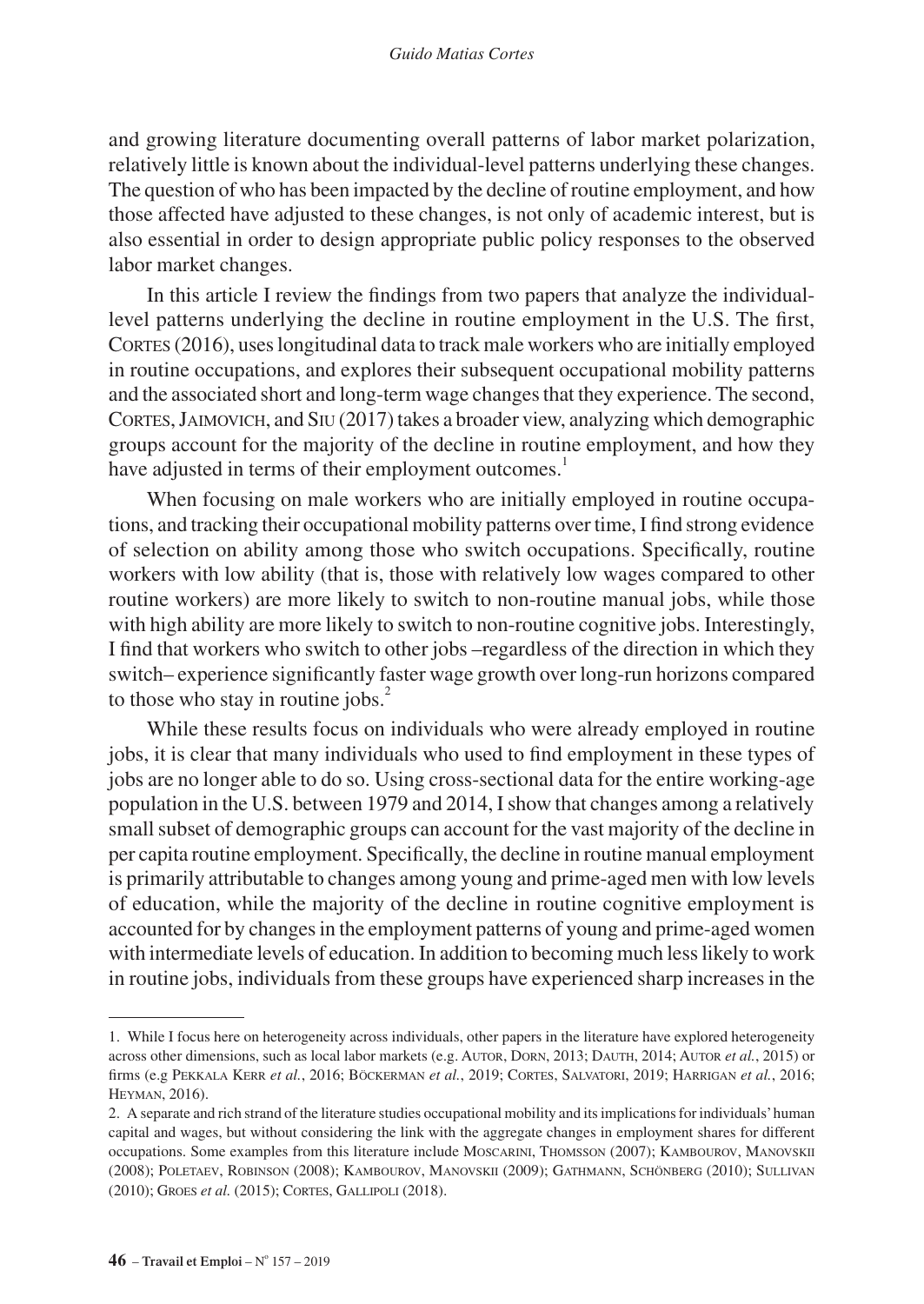propensity to be out of employment (either unemployed or out of the labor force), and in the propensity to work in non-routine manual occupations. Interestingly, the changes experienced by this relatively small subset of demographic groups account not only for much of the decline in routine employment, but also for a substantial fraction of the increase in non-employment and in non-routine manual employment observed in the U.S. over recent decades.

# **Grouping Occupations: Task-Based Approach**

I begin by providing a brief overview of the way in which occupations can be grouped following the task-based approach. The literature, starting with Autor *et al.* (2003), has highlighted the usefulness of classifying occupations according to their task content. Researchers have generally focused on two dimensions of tasks: "cognitive" versus "manual," and "routine" versus "non-routine." The distinction between cognitive and manual occupations is based on the extent of mental versus physical activity. The distinction between routine and non-routine is based on whether the tasks involved can be summarized as a set of specific activities accomplished by following well-defined instructions. If this is the case, the occupation is considered routine. If instead the job requires flexibility, creativity, problem-solving, or human interaction, the occupation is non-routine.

Acemoglu and Autor (2011) discuss how occupations can be readily grouped into task categories based on their broad occupational classification. Specifically, the four major task groups can be delineated as follows:

- Non-Routine Cognitive (NRC): professional, technical, management, business and financial occupations.
- Routine Cognitive (RC): clerical, administrative support, sales workers.
- Routine Manual (RM): craftsmen, foremen, operatives, installation, maintenance and repair occupations, production and transportation occupations, laborers.
- Non-Routine Manual (NRM): service workers.

Table 1 provides examples of specific occupations included in each category, based on the mapping used in Section 3 of this paper, which combines routine cognitive and routine manual occupations into a single routine category.<sup>3</sup> Table 2 illustrates the differences across the three occupation groups using data for male household heads from the *Panel Study of Income Dynamics (PSID)*. The first clear pattern that emerges is that routine jobs are middle-wage jobs: in all three sub-periods, mean real wages are highest in non-routine cognitive occupations and lowest in non-routine manual ones. It is also clear that non-routine cognitive jobs are the most skill-intensive: in all three sub-periods, they have a substantially higher share of college educated workers as compared to the other two occupational groups.

<sup>3.</sup> See Cortes *et al.* (2014) for details on the exact mapping.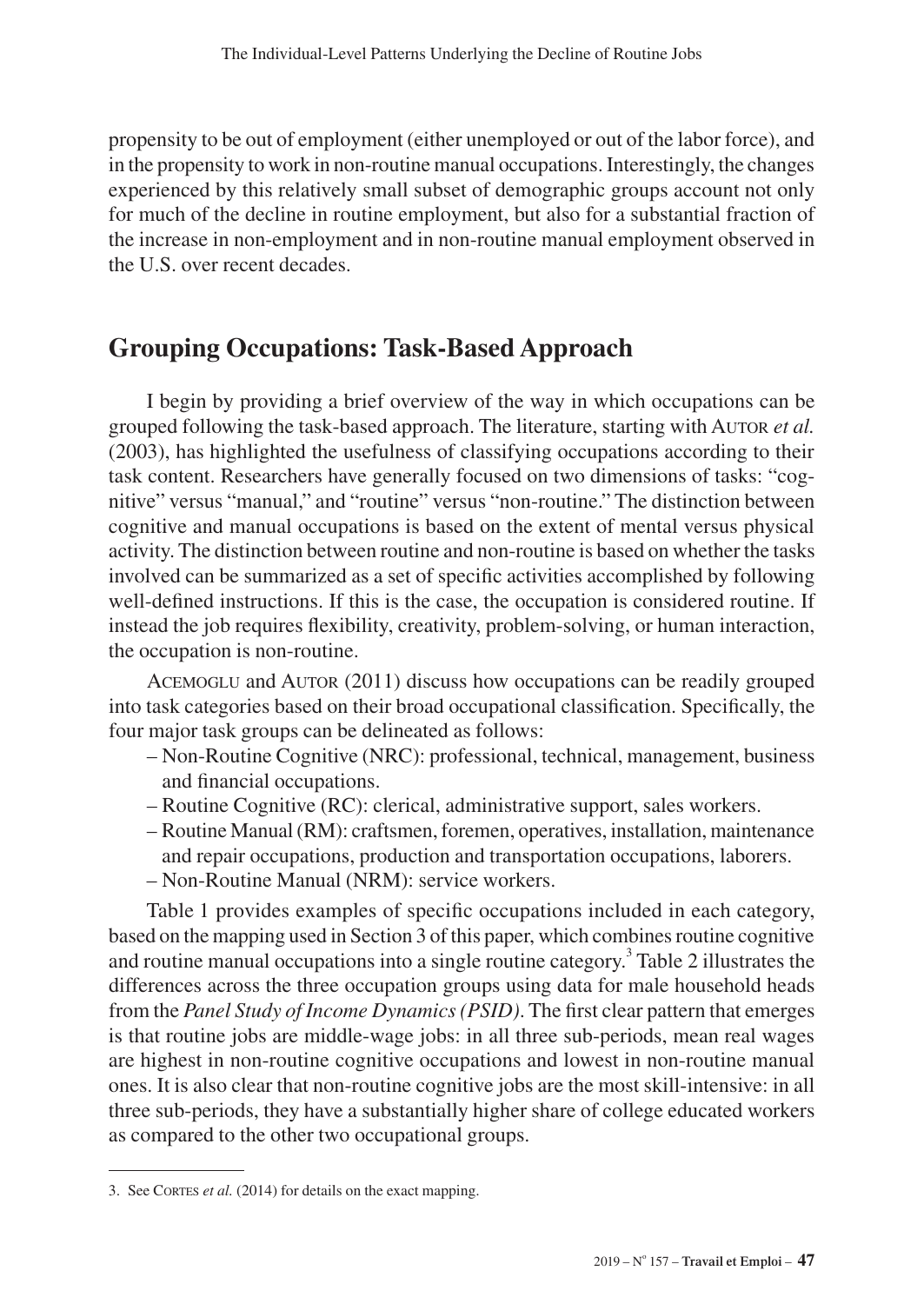| <b>Task Label</b><br><b>Occcupations Included</b><br>Professional, technical and kindred workers<br>Non-Routine Cognitive |                                                     | 3-digit Census Codes |         |
|---------------------------------------------------------------------------------------------------------------------------|-----------------------------------------------------|----------------------|---------|
|                                                                                                                           | 1970-COC                                            | 2000-COC             |         |
|                                                                                                                           |                                                     | 001-195              |         |
|                                                                                                                           | Professional and related occupations                |                      | 100-354 |
|                                                                                                                           | Managers, officials and proprietors, except farm    | 201-245              |         |
|                                                                                                                           | Management, business and financial occupations      |                      | 001-095 |
|                                                                                                                           | Managers of retail and non-retail sales workers     |                      | 470-471 |
| Routine                                                                                                                   | Sales workers, except managers                      | 260-285              | 472-496 |
|                                                                                                                           | Clerical and kindred workers                        | 301-395              |         |
|                                                                                                                           | Office and administrative support occupations       |                      | 500-593 |
|                                                                                                                           | Craftsmen, foremen and kindred workers              | 401-575              |         |
|                                                                                                                           | Operatives, except transport                        | 601-695              |         |
|                                                                                                                           | Laborers, except farm                               | 740-785              |         |
|                                                                                                                           | Construction and extraction occupations             |                      | 620-694 |
|                                                                                                                           | Installation, maintenance and repair occupations    |                      | 700-762 |
|                                                                                                                           | Production occupations                              |                      | 770-896 |
|                                                                                                                           | Transport equipment operatives                      | 701-715              |         |
|                                                                                                                           | Transportation and material moving occupations      |                      | 900-975 |
| Non-Routine Manual                                                                                                        | Service workers                                     | 901-984              | 360-465 |
| Not classified                                                                                                            | Members of armed forces                             | 600                  | 984     |
|                                                                                                                           | Farmers, farm managers, farm laborers, farm foremen | 801-824              |         |
|                                                                                                                           | Farming, fishing and forestry occupations           |                      | 600-613 |

#### Table 1 – **Occupation Code Groupings**

*Note*: COC= Census Occupation Codes. Details on the 3-digit codes are available from IPUMS (King *et al.*, 2010): [https://usa.ipums.](https://usa.ipums.org/usa/volii/97occup.shtml) [org/usa/volii/97occup.shtml](https://usa.ipums.org/usa/volii/97occup.shtml) for the 1970 codes and<https://usa.ipums.org/usa/volii/occ2000.shtml>for the 2000 codes (accessed 21 May 2019).

Source: CORTES (2016) Online Appendix.

#### Table 2 – **Descriptive Statistics**

|                                        | <b>Non-Routine Cognitive</b> |               |               |               | <b>Routine</b> |               | <b>Non-Routine Manual</b> |               |               |
|----------------------------------------|------------------------------|---------------|---------------|---------------|----------------|---------------|---------------------------|---------------|---------------|
|                                        | 1976-<br>1986                | 1987-<br>1996 | 1997-<br>2007 | 1976-<br>1986 | 1987-<br>1996  | 1997-<br>2007 | 1976-<br>1986             | 1987-<br>1996 | 1997-<br>2007 |
| <b>Employment Share</b>                | 0.40                         | 0.44          | 0.42          | 0.54          | 0.50           | 0.49          | 0.06                      | 0.06          | 0.09          |
| Average Wages                          | 10.47                        | 11.82         | 13.78         | 7.07          | 6.78           | 7.30          | 5.65                      | 5.82          | 6.27          |
| Fractions within the occupation group: |                              |               |               |               |                |               |                           |               |               |
| <b>High School Dropout</b>             | 0.03                         | 0.01          | 0.01          | 0.22          | 0.14           | 0.10          | 0.13                      | 0.10          | 0.08          |
| High School Graduate                   | 0.15                         | 0.15          | 0.16          | 0.49          | 0.54           | 0.52          | 0.42                      | 0.44          | 0.42          |
| Some College                           | 0.19                         | 0.22          | 0.24          | 0.22          | 0.23           | 0.26          | 0.33                      | 0.33          | 0.34          |
| College                                | 0.63                         | 0.62          | 0.59          | 0.08          | 0.09           | 0.12          | 0.12                      | 0.13          | 0.16          |
| <b>Task measures:</b>                  |                              |               |               |               |                |               |                           |               |               |
| Non-Routine Cognitive                  | 6.08                         | 6.01          | 5.95          | 1.81          | 1.82           | 1.88          | 1.31                      | 1.32          | 1.21          |
| Routine                                | 3.17                         | 2.99          | 2.95          | 4.81          | 4.70           | 4.46          | 2.35                      | 2.30          | 2.31          |
| Non-Routine Manual                     | 0.72                         | 0.76          | 0.78          | 1.89          | 1.86           | 1.82          | 2.47                      | 2.32          | 2.31          |

*Note*: Sample includes male household heads aged 16 to 64 employed in non-agricultural, non-military jobs, who are part of the *PSID*'s core sample and have non-missing wage data. Average wages are in constant 1979 dollars. The task measures are from the *Dictionary of Occupational Titles(DOT)* 4th Edition, published in 1977 (NationalAcademy of Science, Committee on Occupational Classification and Analysis, 1977, 1981). *DOT* task measures are aggregated to 1970 Census Occupation Codes (COC), rescaled to have a (potential) range from zero to 10, and attached to the occupation codes observed in the data at the individual level. The average task measures for the post-1997 period are for 1997-2001, as task measures at the 1970-COC level cannot be attached to *PSID* data from 2003 onwards (when occupations are coded in 2000 Census codes). *Source*: CORTES (2016).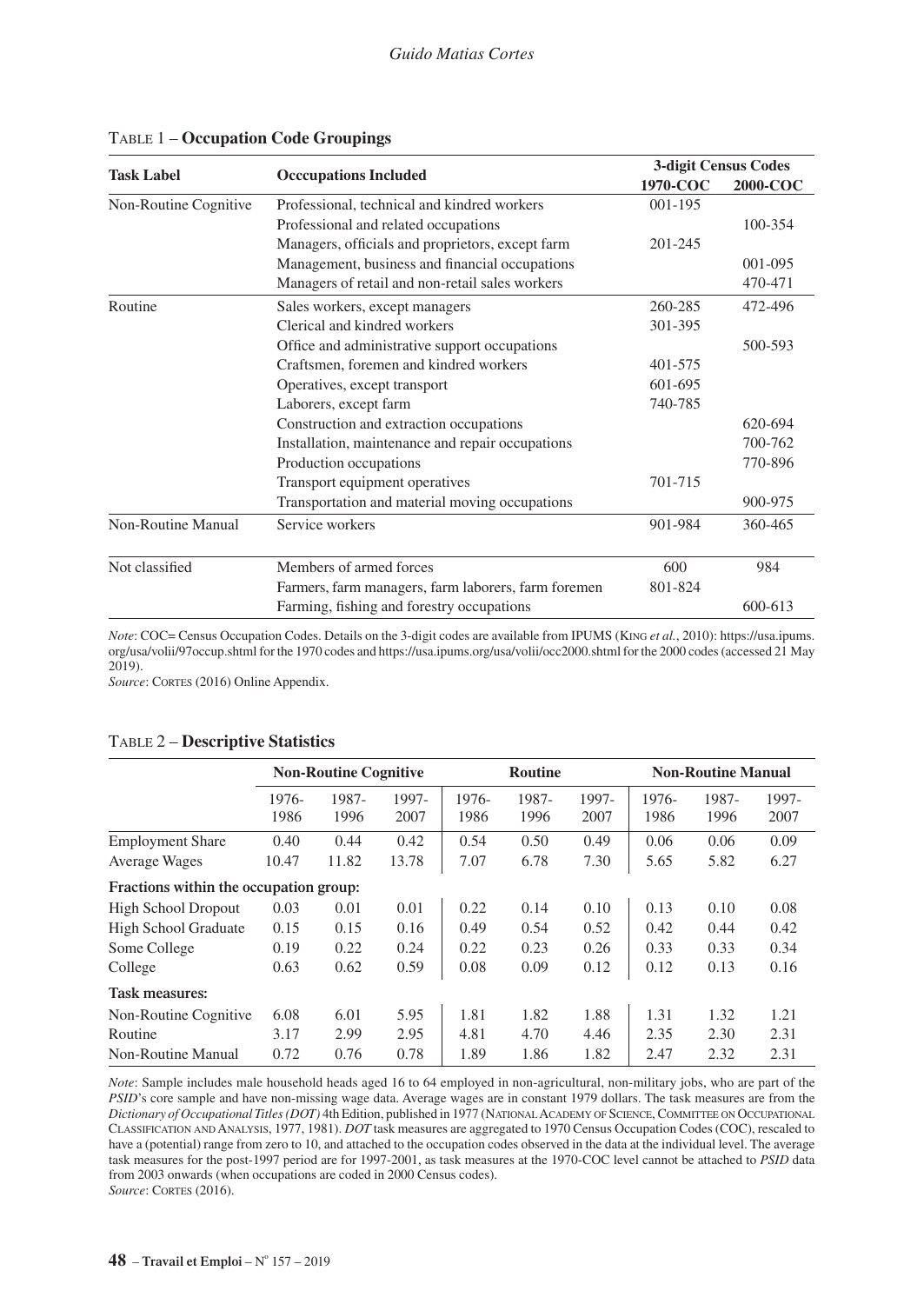The bottom three lines of Table 2 illustrate the task content measures that justify the name that has been given to each category. These task measures are obtained from the *Dictionary of Occupational Titles* (National Academy of Science, Committee on Occupational Classification and Analysis, 1977, 1981), which records a large amount of information about the tasks that are important for successful job performance in different occupations. Following Autor, Levy, and Murnane (2003), non-routine cognitive tasks are measured as the mean score for the importance of "mathematics" and "direction, control and planning". Routine tasks are captured by the mean importance of "dealing with set limits, tolerances and standards" and "finger dexterity", while non-routine manual tasks are measured based on the importance of "eye-hand-foot coordination". The table clearly shows that the occupations that we have categorized as non-routine cognitive are most intensive in these tasks; middle-wage routine occupations are most intensive in routine tasks; and non-routine manual occupations are most intensive in non-routine manual tasks. Similar task content patterns can be obtained from the O\*Net dataset, which is the successor to the *Dictionary of Occupational Titles* (Acemoglu, Autor, 2011).

# **Tracking Individuals over Time: Where Do Male Routine Workers Go?**

This section presents results based on data from the *Panel Study of Income Dynamics (PSID)*. The *PSID* is a longitudinal dataset which has tracked a sample of individuals and their offspring since 1977. This dataset makes it possible to analyze individual workers' occupational mobility patterns and wage trajectories over different time horizons.<sup>4</sup> The analysis in CORTES (2016), which is discussed in this section, focuses on male household heads in the *PSID*, aged between 16 and 64, employed in non-agricultural, non-military jobs, and observed between 1977 and 2005. Before discussing the empirical results, the next sub-section outlines a theoretical framework that helps organize our thoughts about the predicted effects of routine-biased technical change (RBTC) on wage changes and occupational switches at the individual level.

# **Theoretical Framework: Impacts of Technological Change on Employed Workers**

Consider an economy with a continuum of workers who differ in terms of their skill levels. Workers may sort into one of three occupations: non-routine manual, routine and non-routine cognitive. Each individual worker's wage will depend both

<sup>4.</sup> The *PSID* is primarily sponsored by the National Science Foundation, the National Institute of Aging, and the National Institute of Child Health and Human Development and is conducted by the University of Michigan. *PSID* data is publicly available at <http://PSIDonline.isr.umich.edu/> (accessed 21 May 2019). More details on the data are provided in CORTES (2016).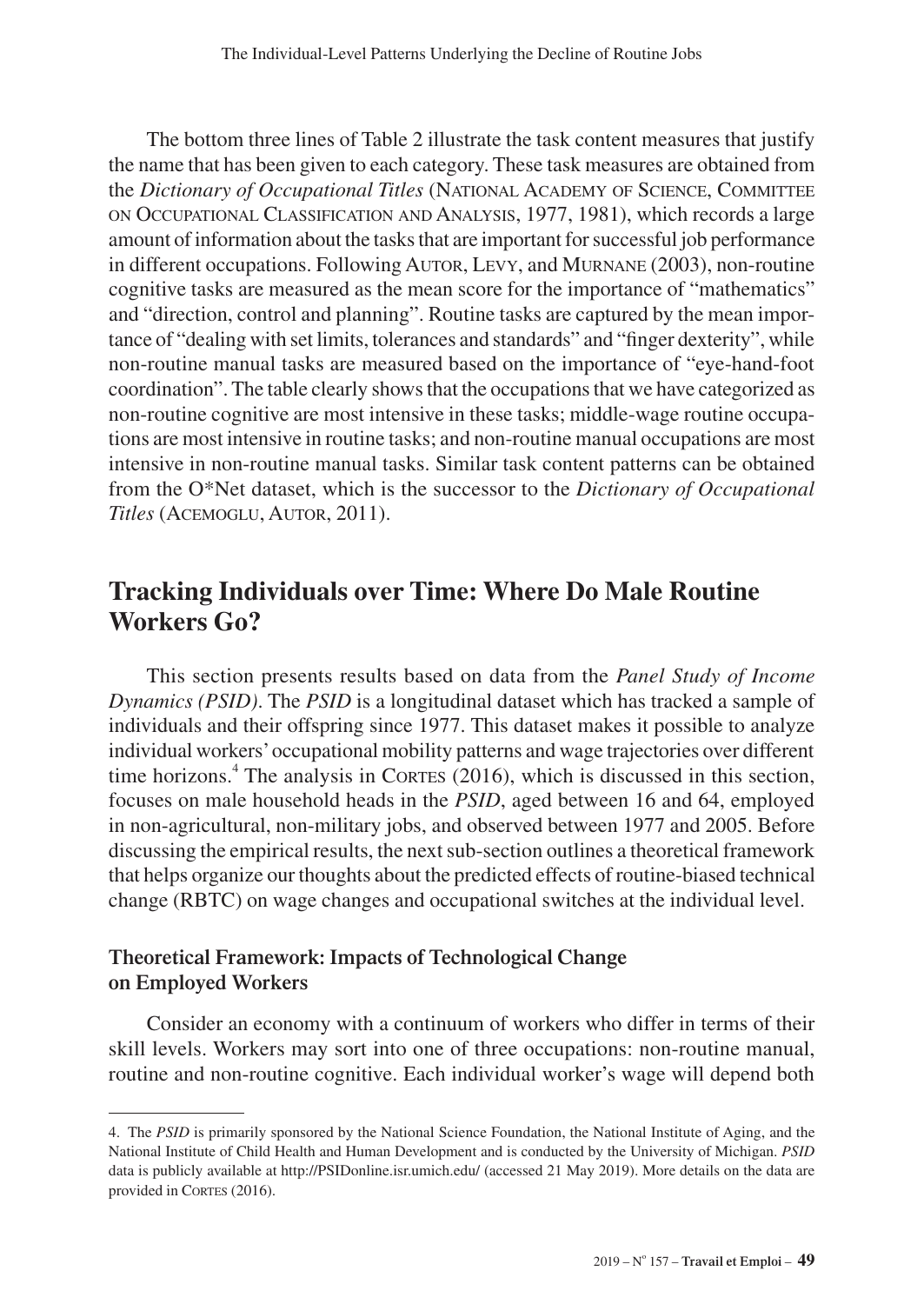on their skill level, and on the task that they perform. Workers of higher skill levels are assumed to be particularly productive at more complex non-routine cognitive tasks.

In such a model, workers will sort into occupations as illustrated in Panel A of Figure 1.<sup>5</sup> The lines in the Figure represent potential wages in each occupation. The assumption that workers of higher skill levels are particularly productive at non-routine cognitive tasks is reflected in the fact that the potential wage curve is steepest in that occupation, and flattest for the non-routine manual occupation. The equilibrium of the model features two endogenously determined skill thresholds, such that the least skilled workers find it optimal to select into the non-routine manual occupation; the middle-skilled workers into the routine occupation; and the most skilled workers into the non-routine cognitive occupation. In equilibrium, average real wages are lowest among non-routine manual workers, and highest among non-routine cognitive workers, which is consistent with the data.

RBTC is modeled as an exogenous shock which decreases the relative demand for labor performing routine tasks and increases the relative demand for labor performing non-routine cognitive tasks. The predicted effects of RBTC are illustrated in Panel B of Figure 1. The shock shifts down the potential wage curve for the routine occupation and shifts up the potential wage curve for the non-routine cognitive occupation. In the new equilibrium, the ability thresholds shift, such that employment in both types of non-routine occupations expands, while employment in the routine occupation contracts. As the skill cutoff between routine and non-routine cognitive tasks falls, the highest ability routine workers will be the ones who find it optimal to switch to non-routine cognitive jobs (due to comparative advantage). Meanwhile, the increase in the skill cutoff between non-routine manual and routine tasks implies that it is the lowest ability routine workers who find it optimal to switch to non-routine manual tasks. Workers switching out of routine jobs must do at least as well in terms of wage growth as those who stay, as they could have chosen to stay in the routine occupation but find it optimal not to do so.

To summarize, the model provides the following predictions for the impact of RBTC: (i) workers at the bottom of the ability distribution within routine occupations switch to non-routine manual jobs, workers at the top of the ability distribution within routine occupations switch to non-routine cognitive jobs, (ii) workers staying in routine jobs experience a fall in real wages relative to those staying in other jobs, and workers staying in non-routine cognitive jobs experience an increase in real wages relative to those staying in other jobs, and (iii) workers who switch from routine to non-routine jobs (either cognitive or manual) experience an increase in real wages relative to those who stay in the routine occupation.

<sup>5.</sup> See also Gibbons *et al.* (2005) for a framework with the same type of sorting mechanism.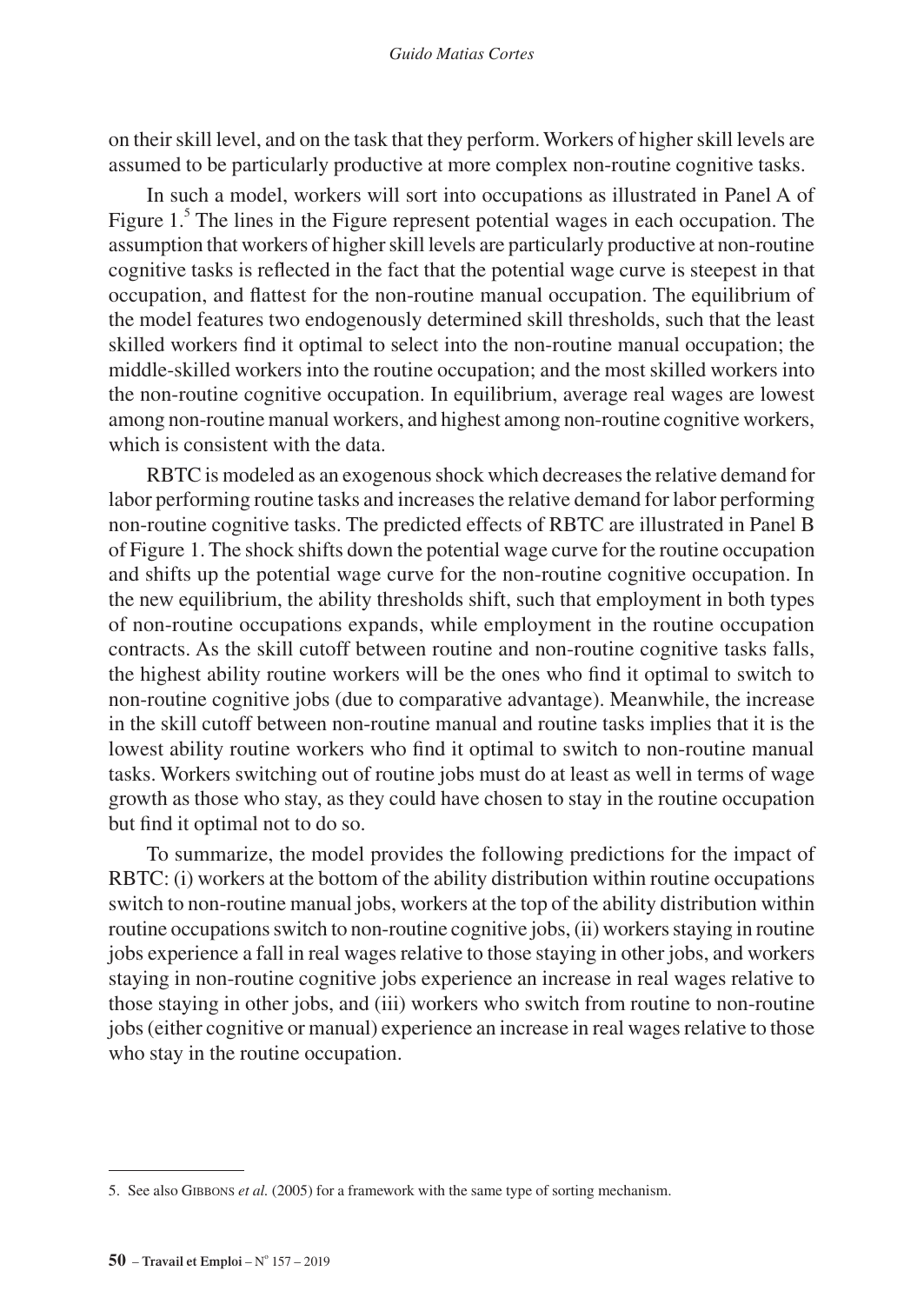



Source: CORTES (2016).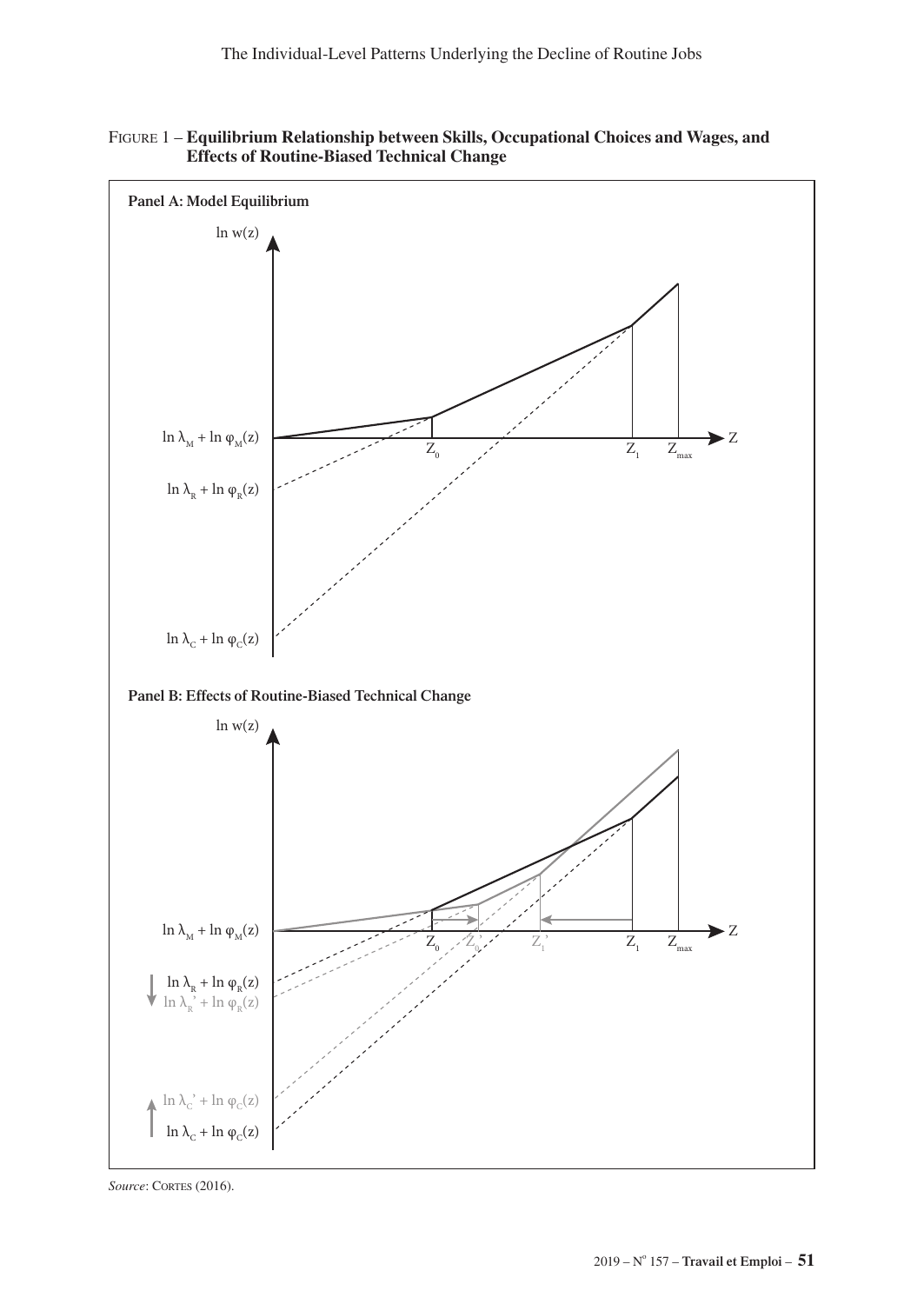## **Empirical Evidence: Occupational Mobility Patterns**

In CORTES  $(2016)$ , I estimate a series of wage regressions in order to obtain individual-specific occupation spell fixed effects which allow me to rank workers according to their position within the wage distribution in their occupation, after controlling for a number of observable characteristics. I interpret their relative position in the estimated occupation spell distribution as a proxy for their relative ability, and use these estimates to rank workers into ability quintiles within their occupation. I then determine the probability that an individual will switch out of a routine job, according to their position in this distribution.

Figure 2 plots the probability of switching occupations by ability quintile for two different periods: 1977-1989 and 1991-2005. The fraction of switchers is calculated over two year windows; that is, each bar indicates the fraction of workers from ability quintile *q* who switch out of routine occupations between period *t* and period  $t + 2$ . Only odd years are used to generate the graph. These restrictions are imposed in order to ensure comparability with the period from 1997 onwards, when the *PSID* became bi-annual. The fraction of switchers is calculated over the total number of workers from each quintile who have valid occupation reports in years  $t$  and  $t + 2$ .



#### Figure 2 – **Exit Probabilities by Ability Quintile, Routine Workers**

*Note*: Sample includes male workers in routine occupations, and plots their probability of switching out of this type of occupation between years *t* and *t* + 2, according to their ability quintile. Source: Data from *PSID*, see CORTES (2016).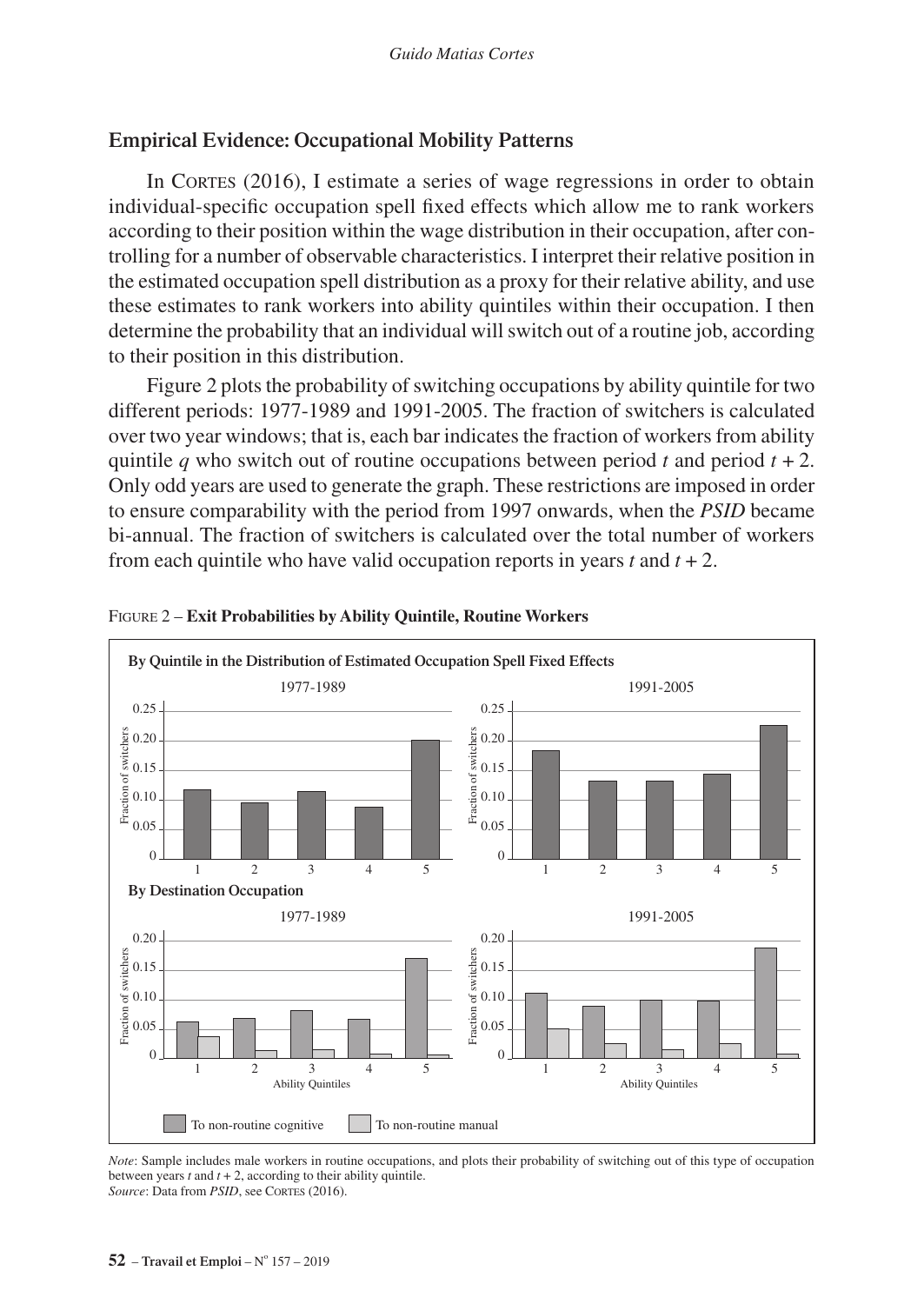The figure shows that the highest ability workers are more likely to switch out of routine jobs compared to lower ability workers in both sub-periods. This difference is statistically significant. After 1991, the probability of switching increases for workers of all ability levels, but the increase is particularly strong for lower ability workers. This leads to a U-shaped pattern in the probability of switching after 1991.

In the bottom panels of Figure 2, I analyze the direction of the switches occurring at each quintile of the ability distribution. Switchers from all quintiles are more likely to go to non-routine cognitive jobs than to non-routine manual ones. This would be expected even if the direction of switch were random, as the non-routine cognitive occupation is much larger in terms of employment than the non-routine manual one. However, there is a clear pattern of selection according to ability quintiles. Consistent with the prediction of the model, the probability of switching to non-routine manual jobs is decreasing in ability, while the probability of switching to non-routine cognitive



Figure 3 – **Direction of Switch by Ability Quintile, Non-Routine Workers**

*Note*: Sample includes male workers in non-routine occupations, and plots their probability of switching out of this type of occupation between years *t* and *t* + 2, according to their ability quintile. Source: Data from *PSID*, see CORTES (2016).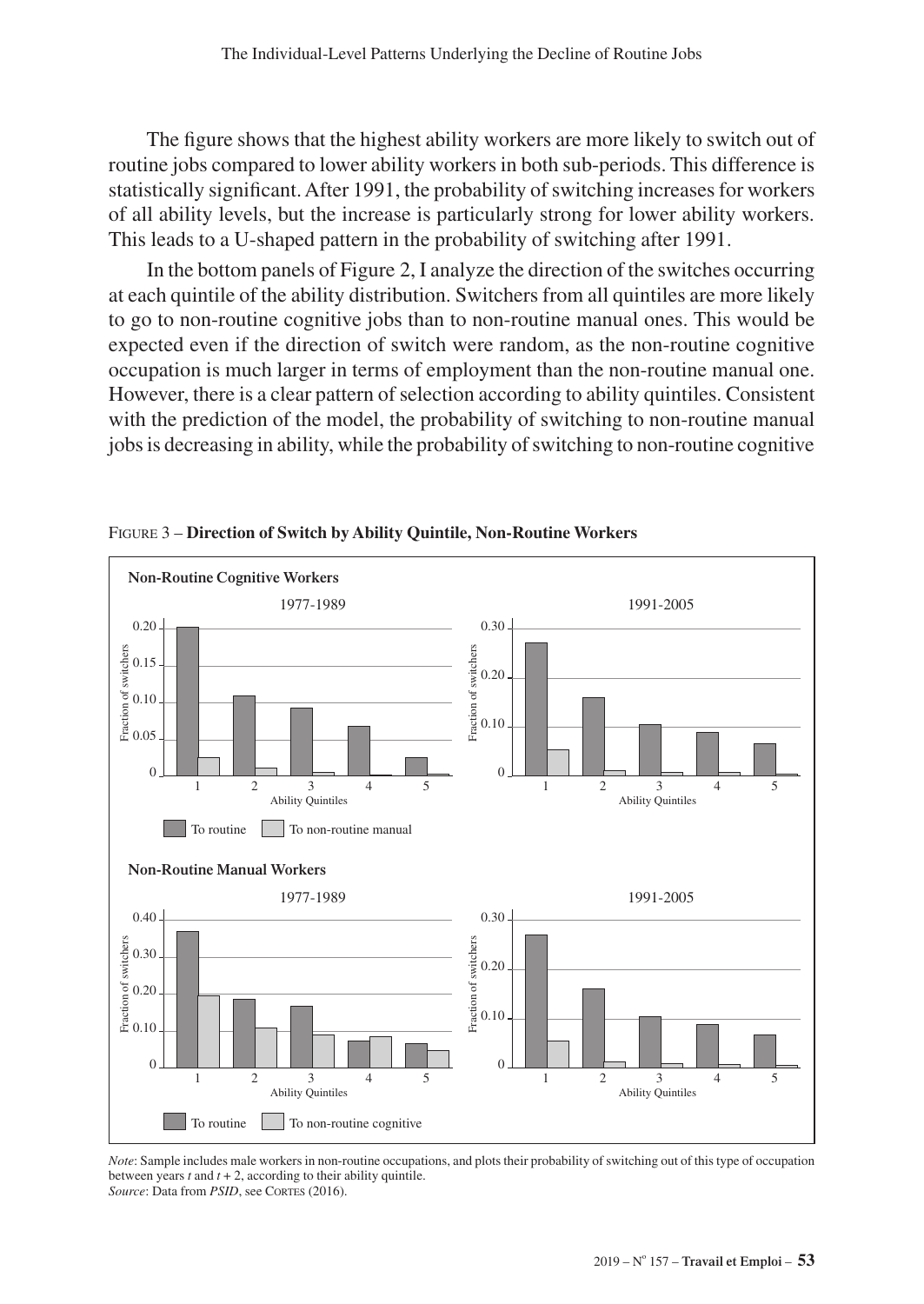jobs is increasing in ability.<sup>6</sup> The differences in switching probabilities across quintiles are statistically significant during both sub-periods.

These results for routine workers can be contrasted with the switching patterns for workers in non-routine occupations. These are presented in Figure 3. Among nonroutine workers we do not observe the U-shaped mobility pattern that is observed for routine workers; instead it is only the low ability workers who are disproportionately likely to switch occupations.

## **Empirical Evidence: Wage Changes**

Next, I analyze the wage outcomes for different workers. I consider first the wage changes for workers who do not switch occupations. These are particularly relevant, as they capture changes in the return to an occupation (*i.e.* the occupation wage premium) that are purged of compositional changes occurring within the occupation. In general, average wages within an occupation may change due to the fact that workers with certain characteristics leave an occupation while other workers enter the occupation. By focusing only on continuing workers, one can obtain a composition-adjusted estimate of the change in the return to a particular occupation.<sup>7</sup>





*Note*: Estimated coefficients on composition-adjusted occupation-year fixed effects. Stars denote the level at which the estimated coefficients are significantly different from zero  $(* = 10\%, ** = 5\%, *** = 1\%)$ . Source: Data from *PSID*, see CORTES (2016).

<sup>6.</sup> See Groes *et al.* (2015) for evidence of related patterns using administrative data from Denmark.

<sup>7.</sup> For related exercises, see BÖHM (2017) and GOTTSCHALK *et al.* (2015).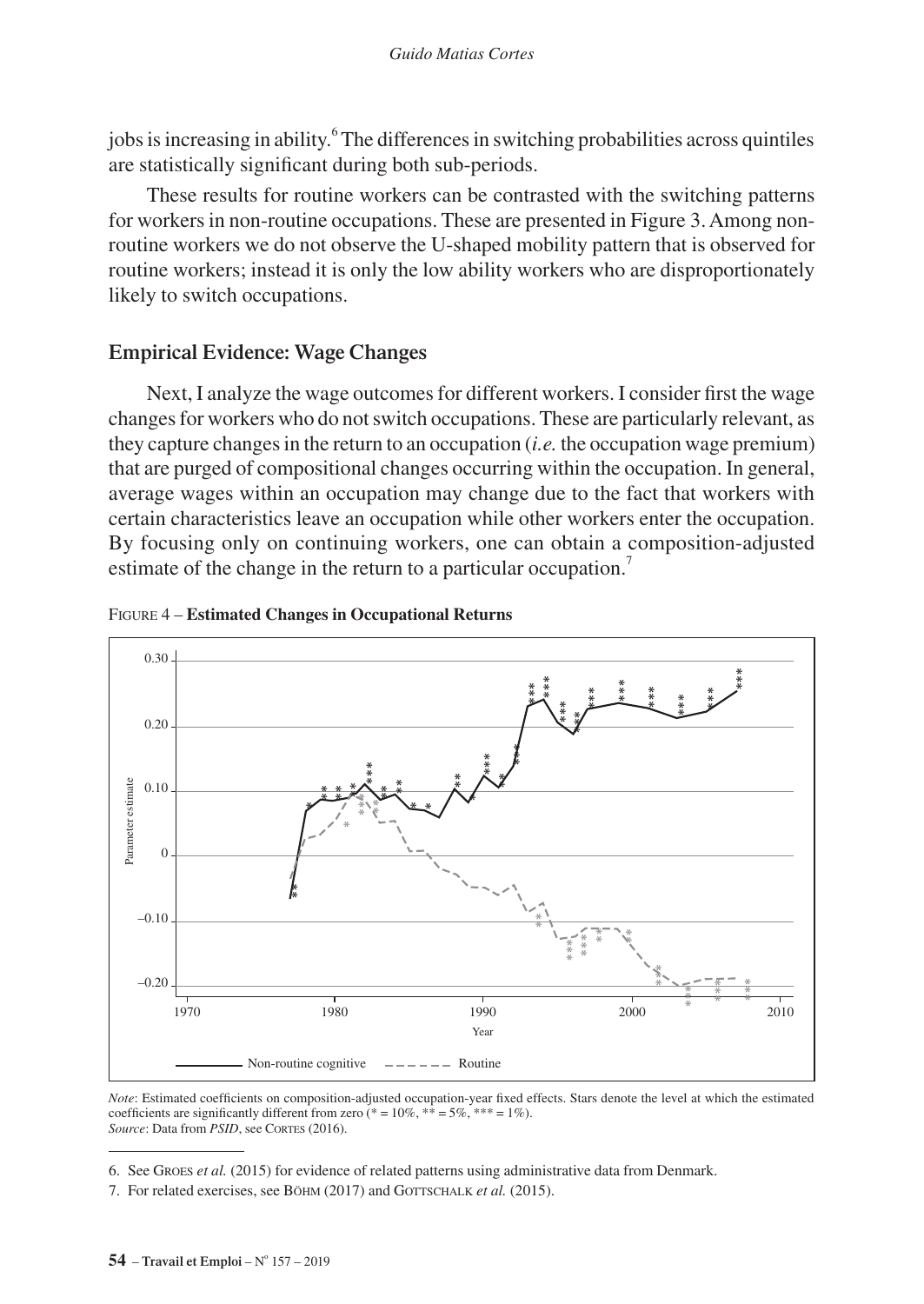Figure 4 plots the estimates of the composition-adjusted changes in occupational returns, relative to the non-routine manual occupation. From the early 1980s onwards, the estimated return to routine occupations has a clear downward trend. Meanwhile, the corresponding return for non-routine cognitive occupations shows an upward trend, particularly from the 1990s onwards. This is consistent with the predictions of the model. Note that all of the coefficients for the later periods are significantly different from zero. The magnitude of the fall in the occupation wage premium for routine jobs is substantial. The fall from its peak in the early 1980s until the mid-2000s is similar in magnitude to the estimated rise in the college wage premium over that period.

Next, I study the wage changes for routine workers who follow different switching patterns. Table 3 presents the results of a number of wage regressions where the sample is restricted to routine workers only (both stayers and switchers). The dependent variable is the wage change, and the regressors are dummies for the direction of occupational switching (either to non-routine cognitive or to non-routine manual). Staying in routine jobs is the omitted category. The estimated coefficients reflect the differential wage growth for each type of switcher, relative to the stayers. Column (1) defines switchers and stayers based on individuals' occupational codes in years *t* and  $t + 1$ , while the remaining columns are based on the codes in years  $t$  and  $t + 2$ .

The results show that wage growth is significantly lower over horizons up to two years for workers who switch to non-routine manual jobs. When considering longer horizons (10 years), however, the differential becomes positive and significant. For example, when using fitted model wages, workers switching from a routine job in year *t* to a non-routine manual job in year  $t + 2$  experience a wage change that is 14% lower than that experienced by stayers in routine jobs. By year *t* + 10 however, the wage change for these workers is 5% above that of stayers. This result is not driven by changes in the composition of the workers included in the different regressions, as discussed in detail in CORTES (2016).

Over all time horizons, those who switch to non-routine cognitive jobs experience significantly faster wage growth than stayers. Fitted model wages grow 12% faster over a two-year period for switchers to non-routine cognitive occupations, relative to those who stay in routine jobs. The figure is similar (14%) over a 10 year horizon.

The findings presented so far on the wage growth of workers switching out of routine jobs are consistent with the predictions of the model. However, one potential concern is the possibility that occupational switching may simply reflect career progression. It might be the case that, regardless of the type of transition made, workers who switch occupations experience faster wage growth than stayers in the long run. To rule out this concern, in CORTES (2016) I replicate the analysis from Table 3 for the sample of non-routine workers and show that there is no evidence that switching occupations is generally beneficial. In fact, switchers out of non-routine cognitive occupations suffer wage losses over all time horizons considered, regardless of the direction of switch.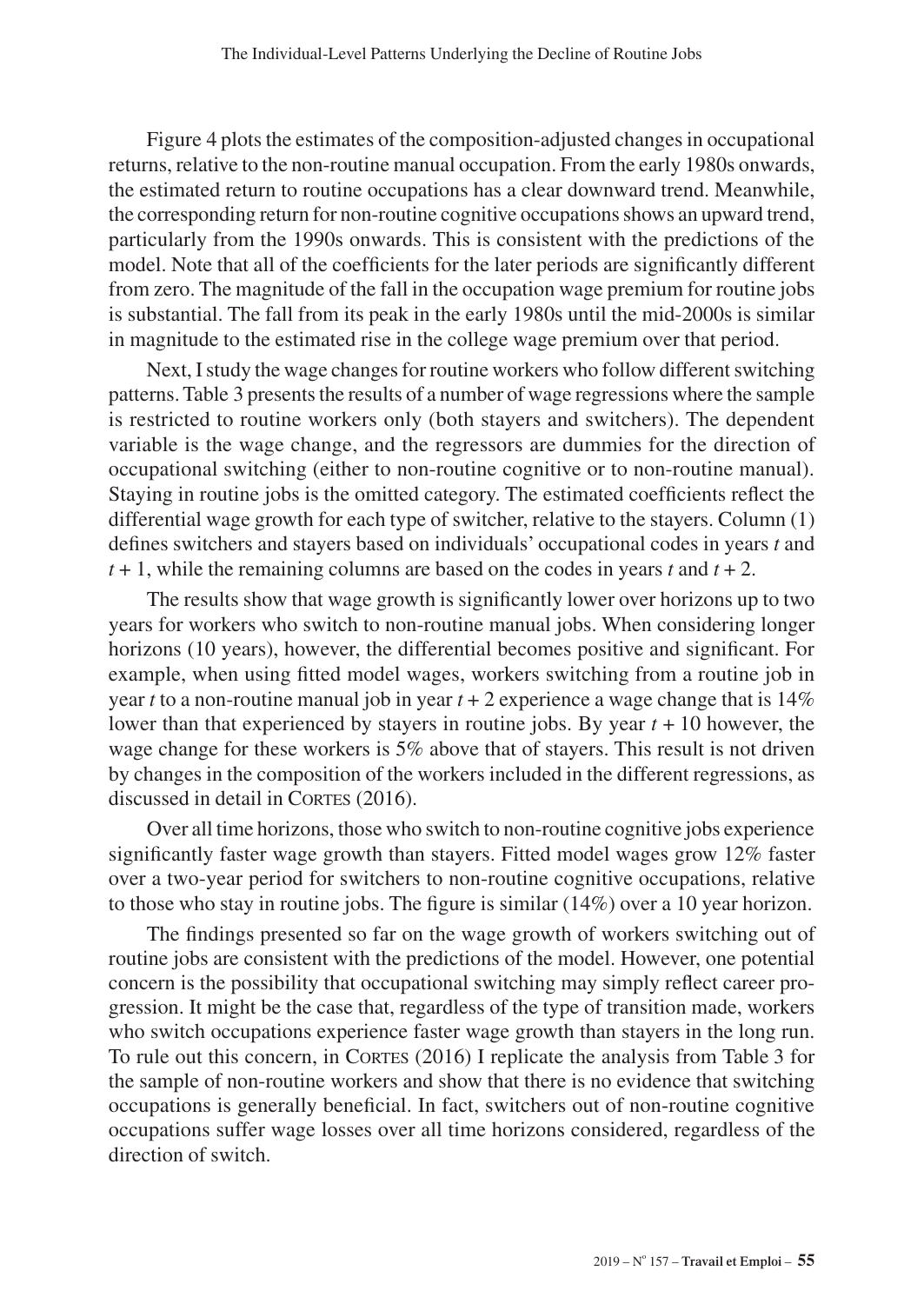|                           |                           |                           | Change in Log Real Wages between Year t and Year: |                        |                           |                                   |
|---------------------------|---------------------------|---------------------------|---------------------------------------------------|------------------------|---------------------------|-----------------------------------|
|                           | $t+1$                     | $t+2$                     | $t+4$                                             | $t + 10$               | $t+2$                     | $t+2$                             |
| Period                    | 1976-1997                 | 1976-2007                 | 1976-2007                                         | 1976-2007              | 1977-1991                 | 1991-2007                         |
|                           | (1)                       | (2)                       | (3)                                               | (4)                    | (5)                       | (6)                               |
| To non-routine cognitive. | 0.034<br>$(0.008)$ ***    | 0.059<br>$(0.008)$ ***    | 0.085<br>$(0.010)$ ***                            | 0.163<br>$(0.019)$ *** | 0.022<br>(0.016)          | 0.088<br>$(0.012)$ ***            |
| To non-routine manual     | $-0.112$<br>$(0.023)$ *** | $-0.143$<br>$(0.023)$ *** | $-0.035$<br>(0.026)                               | 0.115<br>$(0.046)$ **  | $-0.134$<br>$(0.039)$ *** | $-0.123$<br>$(0.033)$ ***         |
| Constant                  | 0.037<br>$(0.007)$ ***    | 0.066<br>$(0.009)$ ***    | 0.016<br>(0.011)                                  | $-0.002$<br>(0.018)    | 0.026<br>$(0.009)$ ***    | 0.041<br>$(0.010)$ <sup>***</sup> |
| <b>Observations</b>       | 15800                     | 18341                     | 14278                                             | 7568                   | 4754                      | 6701                              |
| Number of Individuals     | 2655                      | 3253                      | 2701                                              | 1735                   | 1609                      | 2234                              |
| $R^2$                     | 0.013                     | 0.028                     | 0.033                                             | 0.061                  | 0.019                     | 0.025                             |

#### Table 3 – **Wage Changes for Routine Workers, According to Direction of Switch**

#### *Panel B: Dependent Variable is Change in Fitted Model Wages (in Logs)*

*Panel A: Dependent Variable is Change in Log Real Wages*

Change in Fitted Model Wages between Year *t* and Year:

|                          | $t+1$                     | $t+2$                     | $t+4$                  | $t + 10$                  | $t+2$                     | $t+2$                                |
|--------------------------|---------------------------|---------------------------|------------------------|---------------------------|---------------------------|--------------------------------------|
| Period                   | 1976-1997                 | 1976-2007                 | 1976-2007              | 1976-2007                 | 1976-1991                 | 1991-2007                            |
|                          | (1)                       | (2)                       | (3)                    | (4)                       | (5)                       | (6)                                  |
| To non-routine cognitive | 0.086<br>$(0.010)$ ***    | 0.122<br>$(0.009)$ ***    | 0.098<br>$(0.008)$ *** | 0.139<br>$(0.011)$ ***    | 0.051<br>$(0.014)$ ***    | 0.184<br>$(0.012)$ ***               |
| To non-routine manual    | $-0.152$<br>$(0.023)$ *** | $-0.139$<br>$(0.021)$ *** | $-0.030$<br>(0.019)    | 0.054<br>$(0.027)$ **     | $-0.151$<br>$(0.037)$ *** | $-0.115$<br>$(0.028)$ ***            |
| Constant                 | $-0.038$<br>$(0.002)$ *** | 0.026<br>$(0.003)$ ***    | 0.049<br>$(0.004)$ *** | $-0.014$<br>$(0.008)^{*}$ | 0.067<br>$(0.003)$ ***    | $-0.034$<br>$(0.004)$ <sup>***</sup> |
| <b>Observations</b>      | 15800                     | 18341                     | 14278                  | 7568                      | 4754                      | 6701                                 |
| Number of Individuals    | 2655                      | 3253                      | 2701                   | 1735                      | 1609                      | 2234                                 |
| $R^2$                    | 0.168                     | 0.174                     | 0.147                  | 0.09                      | 0.179                     | 0.221                                |

#### *Panel C: Fraction of Routine Workers in Each of the Switching Categories (%)*

Fraction of Routine Workers in Year *t* Switching to Non-Routine Jobs in Year:

|                          | $t+1$     | $t+2$     | $t+2$     | $t+2$     | $t+2$     | $t+2$     |
|--------------------------|-----------|-----------|-----------|-----------|-----------|-----------|
| Period                   | 1976-1997 | 1976-2007 | 1976-2007 | 1976-2007 | 1977-1991 | 1991-2007 |
|                          |           | (2)       | (3)       | (4)       | (S)       | (6)       |
| To non-routine cognitive | 8.07      | 10.95     | 11.26     | 11.47     | 9.82      | 13.10     |
| To non-routine manual    | 1.51      | 2.18      | 1.92      | 1.88      | 1.83      | 2.75      |

*Note*: Workers who stay in routine occupations are the omitted category. All regressions include year dummies. The wage changes are taken over the time horizons indicated above each column (in years). For column (1), occupation transitions between years *t*  and *t* + 1 are considered. For column (2) onwards, occupation transitions between years *t* and *t* + 2 are considered (even though the wage change may be taken over a longer horizon). Columns (5) and (6) use odd years only. Observations with log real hourly wages below 0.1 (\$1.1 1979 dollars) or above 4 (\$54.6 1979 dollars) are excluded. Standard errors are clustered at the individual level. \* Statistically different from zero at the 10% level.

\*\* Statistically different from zero at the 5% level.

\*\*\* Statistically different from zero at the 1% level.

*Source*: Cortes (2016). Panel A uses changes in real wages, while Panel B uses changes in fitted model wages (changes over time in the estimated occupation spell fixed effects for each individual). For reference purposes, Panel C reports the percentage of routine workers classified into each of the switching categories.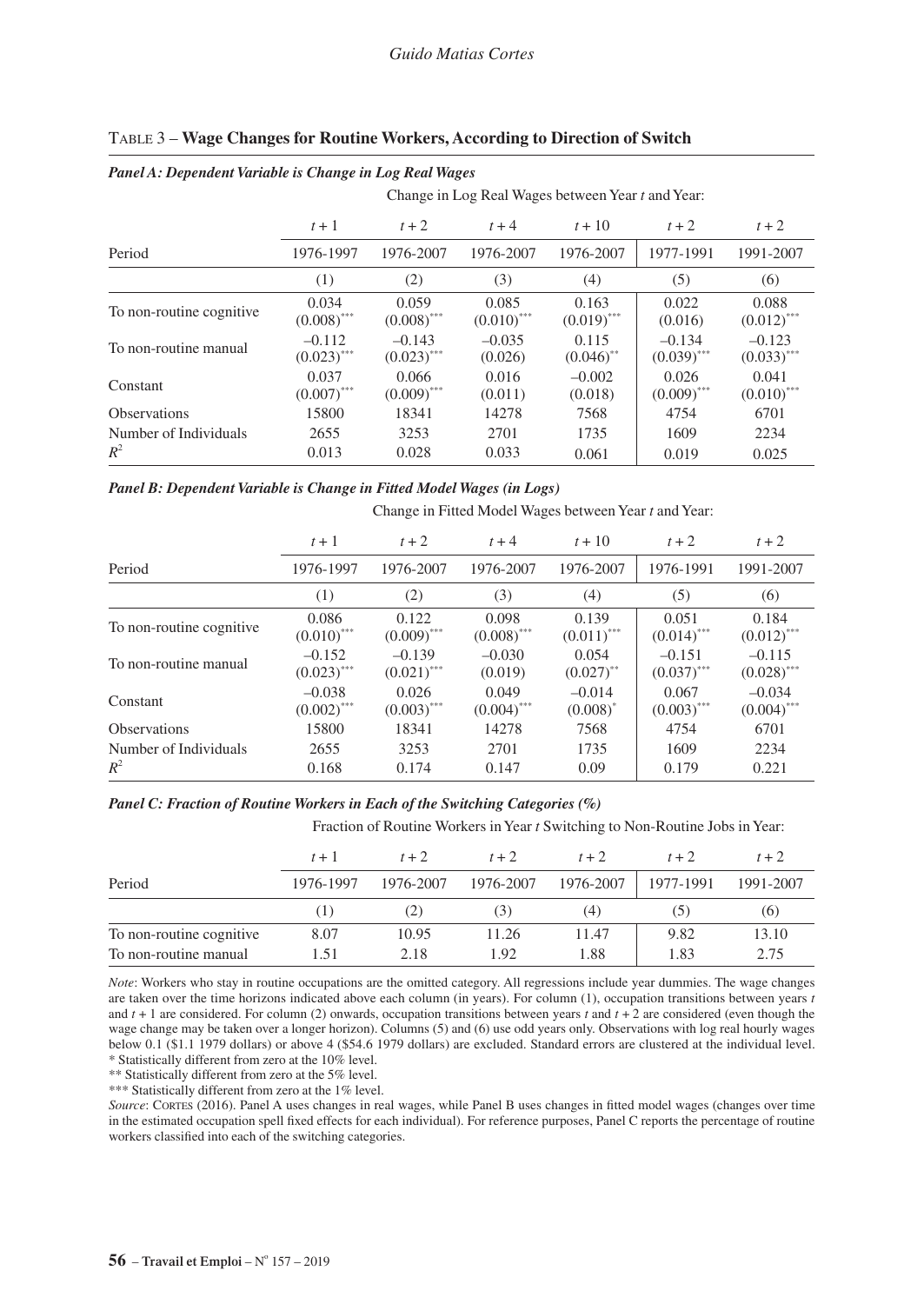To summarize, the results show that (conditional on remaining employed), it is workers who remain in routine jobs who are most hardly hit in terms of their long-run wage growth. Workers who transition out of routine occupations, regardless of the direction of switch, experience faster long-run wage growth than those who stay.

# **Tracking Demographic Groups: Which Groups Drive the Decline in Routine Employment?**

The analysis in the previous section focuses only on employed workers. However, it is clear that many workers who might have been able to find employment in routine jobs in the past are no longer able to do so. In this section, I discuss the findings from CORTES, JAIMOVICH, and SIU (2017), where we use nationally representative data from the *Monthly Current Population Survey (CPS)* –the main source of U.S. labor market statistics– in order to determine which demographic groups are most impacted by the decline of routine employment.<sup>8</sup>

### **Changes in Routine Employment: Demographic Composition** *vs* **Propensities**

We begin our analysis by determining the importance of aggregate changes in the demographic composition of the population in accounting for the decline in *per capita* routine employment. We classify individuals into 24 groups based on their age (three groups: 20-29, 30-49, 50-64, which we refer to as the young, prime-aged, and old respectively), education (four groups: less than high school, high school graduates, some college, and college graduates), and gender. The change in the fraction of the population in state *j* between period 0 and period 1 can be decomposed as follows:

$$
\bar{\pi}_t^j = \sum_g w_{gt} \pi_{gt}^j,\tag{1}
$$

where  $w_{gt}$  is the fraction of individuals of demographic group *g* at time *t*, and  $\pi_{at}^{j}$  is the fraction of individuals of demographic group *g* in state *j* at time *t*. We consider five labor market states: employment in one of the four occupation groups (non-routine cognitive, routine cognitive, routine manual, or non-routine manual), and non-employment (which includes unemployment and labor force non-participation).

The change in the fraction of the population in state *j* can be decomposed as follows:  
\n
$$
\bar{\pi}_1^j - \bar{\pi}_0^j = \sum_g w_{g1} \pi_{g1}^j - \sum_g w_{g0} \pi_{g0}^j = \sum_g \Delta w_{g1} \pi_{g0}^j + \sum_g w_{g0} \Delta \pi_{g1}^j + \sum_g \Delta w_{g1} \Delta \pi_{g1}^j
$$
 (2)

<sup>8.</sup> The *CPS* data is made available through IPUMS (FLOOD *et al.*, 2015). As above, we focus on the civilian, noninstitutionalized population aged 20 to 64 years old, excluding those employed in agriculture and resource occupations. In Cortes *et al.* (2014), we exploit the limited longitudinal dimension of the *CPS* in order to construct worker flows into and out of routine employment, and we analyze the relative importance of changes in the different flows in accounting for the decline in routine employment.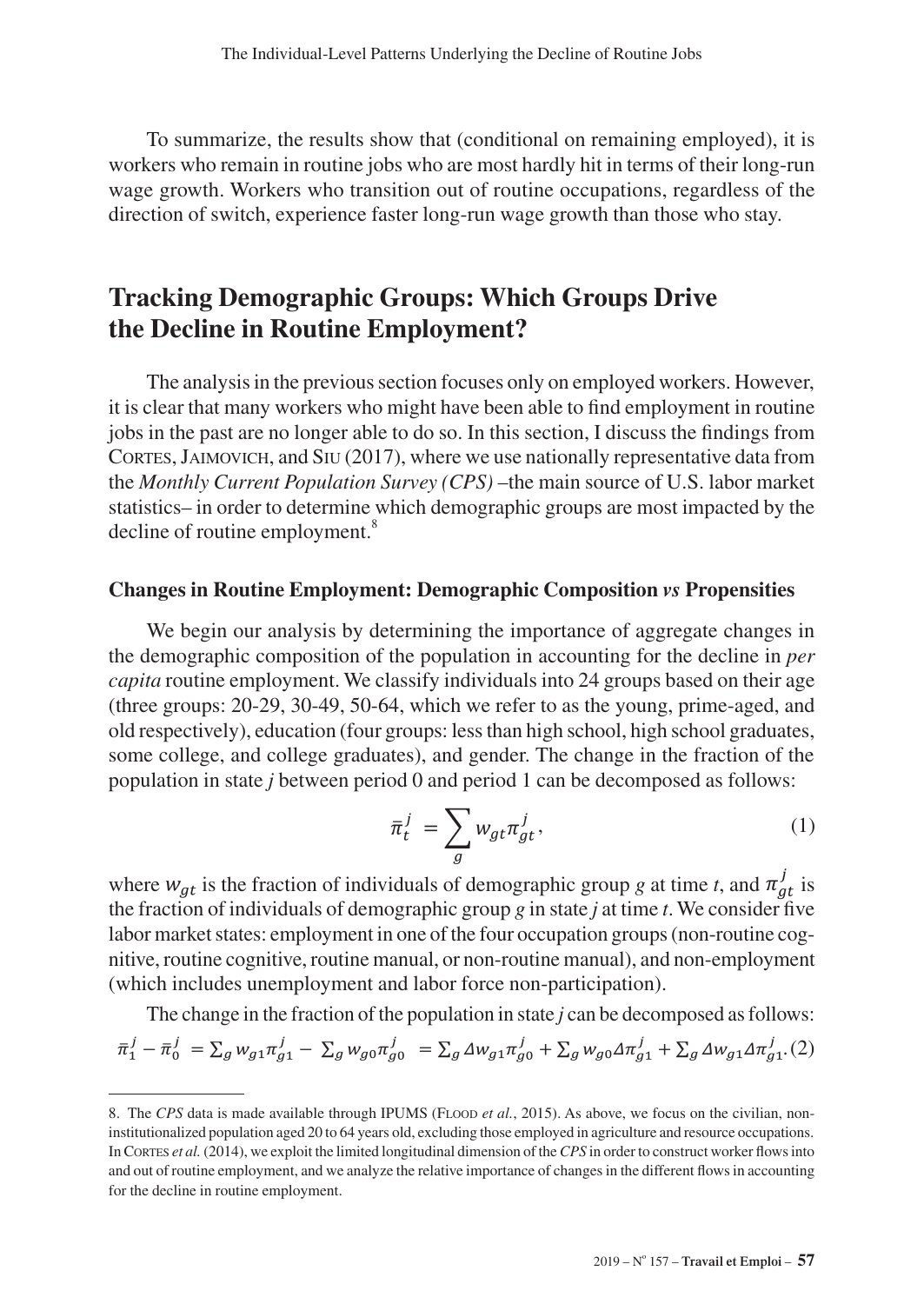The first term is the *composition effect*, which captures the portion that is driven by changes in the population shares of different demographic groups. The second component is the *propensity effect,* which captures the portion that is driven by changes in the fraction of individuals from group *g* that are in state *j*. The third term is an *interaction effect.*

The results of this decomposition are presented in Table 4. In Panel A we focus on the period that features a strong decline in *per capita* employment in Routine Manual (RM) occupations: 1979–2014. In Panel B we focus on the period that features a strong decline in *per capita* employment in Routine Cognitive (RC) occupations: 1989-2014. The observed fraction of the population in each of the five labor market states is displayed in Columns (1) and (2), with the total change displayed in Column (3).

|                        |         | <b>Difference</b> |              |             |                   |                    |
|------------------------|---------|-------------------|--------------|-------------|-------------------|--------------------|
|                        | Pre     | Post              | <b>Total</b> | Composition | <b>Propensity</b> | <b>Interaction</b> |
|                        | (1)     | (2)               | (3)          | (4)         | (5)               | (6)                |
| Panel A: 1979-2014     |         |                   |              |             |                   |                    |
| Number of Observations | 976,672 | 922,931           |              |             |                   |                    |
| NRC $(\% )$            | 21.5    | 28.2              | $+6.7$       | $+9.7$      | $-2.9$            | $-0.0$             |
| $RC (\%)$              | 17.3    | 16.1              | $-1.2$       | $+0.6$      | $-2.0$            | $+0.3$             |
| $RM(\%)$               | 23.2    | 15.1              | $-8.1$       | $-5.2$      | $-5.7$            | $+2.7$             |
| $NRM(\%)$              | 8.4     | 12.3              | $+3.9$       | $-1.9$      | $+6.6$            | $-0.8$             |
| Not Working $(\% )$    | 29.6    | 28.3              | $-1.3$       | $-3.1$      | $+4.0$            | $-2.2$             |
| Panel B: 1989-2014     |         |                   |              |             |                   |                    |
| Number of Observations | 977,282 | 922,931           |              |             |                   |                    |
| $NRC(\%)$              | 24.7    | 28.2              | $+3.5$       | $+6.3$      | $-2.7$            | $-0.1$             |
| $RC (\%)$              | 19.6    | 16.1              | $-3.5$       | $+0.3$      | $-3.9$            | $+0.2$             |
| $RM(\%)$               | 21.0    | 15.1              | $-5.9$       | $-3.5$      | $-4.0$            | $+1.6$             |
| $NRM(\%)$              | 9.6     | 12.3              | $+2.7$       | $-1.7$      | $+4.7$            | $-0.3$             |
| Not Working $(\%)$     | 25.2    | 28.3              | $+3.1$       | $-1.4$      | $+5.9$            | $-1.3$             |

Table 4 – **Decompositions Based on Age-Education-Gender Groups**

*Note*: NRC stands for Non-Routine Cognitive, RC for Routine Cognitive, RM for Routine Manual, and NRM for Non-Routine Manual. Column (1) shows the composition for the initial period (1979 in Panel A; 1989 in Panel B); Column (2) shows the composition for the final period (2014 in both Panels). Column (3) shows the total change for the entire period, which is decomposed into the fraction attributable to changes in the composition of demographic groups in the population (Column (4)), changes in the propensity to enter the different categories conditional on demographic characteristics (Column (5)), and the interaction of the two (Column (6)). *Source*: Cortes, Jaimovich, and Siu (2017). Composition of the population across different occupational groups and not working, based on individuals aged 20-64 from the monthly *Current Population Survey*, excluding those employed in agriculture and resource occupations.

Panel A shows a decline in *per capita* Routine Manual (RM) employment of 8.1 percentage points between 1979 and 2014. Although part of it is due to composition change (mainly related to the reduction in the share of the population with at most high school education), a greater proportion is driven by changes in propensities. Meanwhile, the decline in *per capita* Routine Cognitive (RC) employment in Panel B is entirely driven by the propensity effect. In fact, demographic change would have predicted an *increase* in the fraction of the population employed in routine cognitive occupations.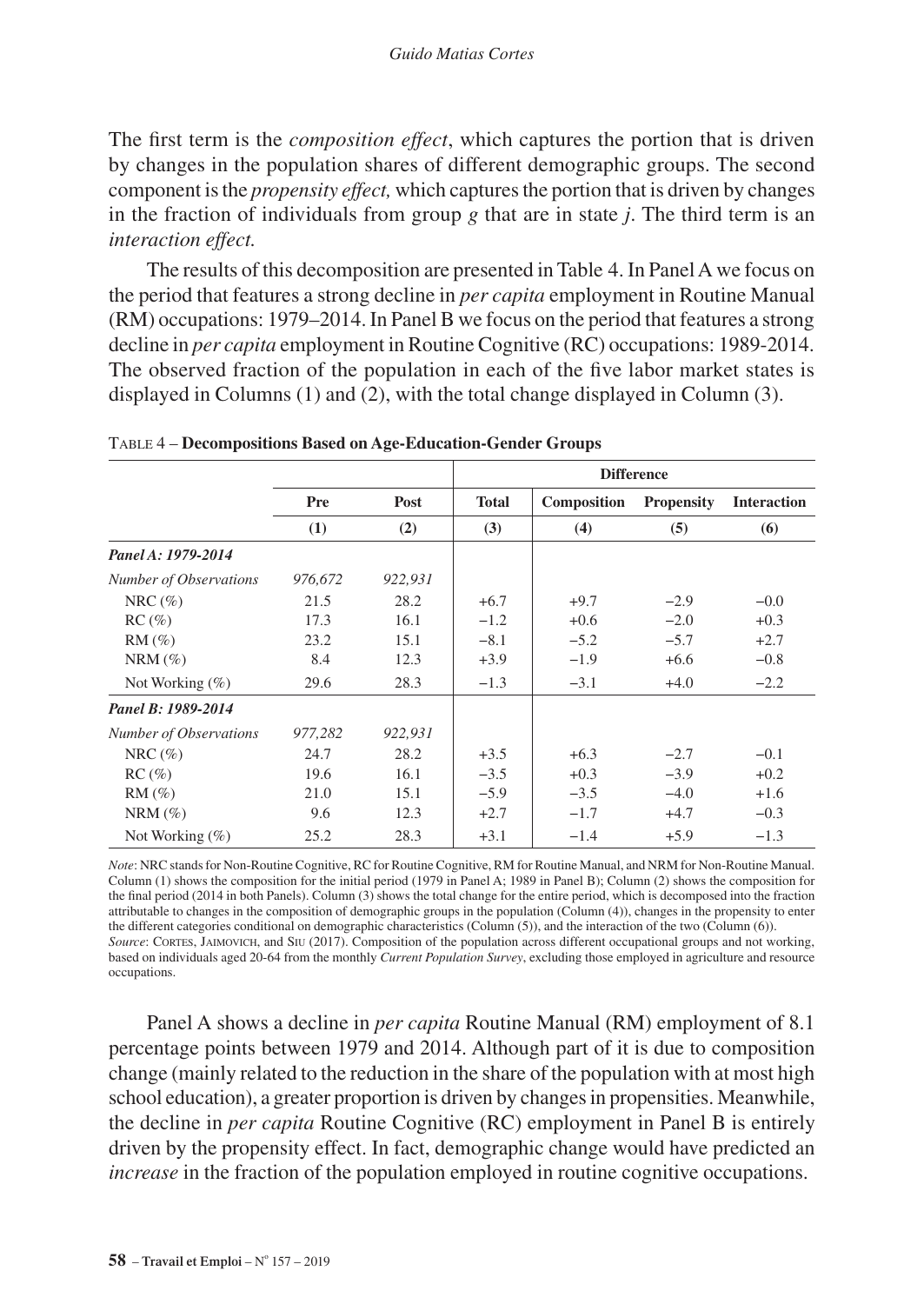# **Which Demographic Groups Account for the Decline in Routine Employment?**

In order to determine *which* demographic groups account for the decline in per capita routine employment, we compute the change induced by each group *g*,  $w_{a1} \pi_{a1}^{j} - w_{a0} \pi_{a0}^{j}$  from Equation (2), as a fraction of the total change.

The results for routine manual employment are presented in Panel A of Table 5. Five groups account for 94% of the fall in routine manual employment: male high school dropouts of all ages and male high school graduates under the age of 50.

| Panel A: Routine Manual Employment, 1979-2014 |                    |         |         |                |         |       |  |  |  |
|-----------------------------------------------|--------------------|---------|---------|----------------|---------|-------|--|--|--|
|                                               | <b>Males</b>       |         |         | <b>Females</b> |         |       |  |  |  |
|                                               | $20 - 29$          | $30-49$ | 50-64   | $20 - 29$      | $30-49$ | 50-64 |  |  |  |
| Less Than High School                         | 10.26              | 19.60   | 18.66   | 3.60           | 8.41    | 5.60  |  |  |  |
| High School Diploma                           | 30.86              | 14.88   | $-4.03$ | 7.39           | 6.62    | 0.30  |  |  |  |
|                                               | All Ages           |         |         | All Ages       |         |       |  |  |  |
| Some College                                  | $-13.55$           |         | $-2.88$ |                |         |       |  |  |  |
| At Least College                              | $-4.41$<br>$-1.33$ |         |         |                |         |       |  |  |  |

Table 5 – **Fraction of change accounted for by each demographic group**

#### *Panel B: Routine Cognitive Employment Propensity, 1989-2014*

|                       | <b>Males</b> |         |       | <b>Females</b> |       |       |  |
|-----------------------|--------------|---------|-------|----------------|-------|-------|--|
|                       | $20-29$      | $30-49$ | 50-64 | $20 - 29$      | 30-49 | 50-64 |  |
| High School Diploma   | $-2.35$      | 3.16    | 3.13  | 14.80          | 24.13 | 3.54  |  |
| Some College          | 2.15         | 5.43    | 2.38  | 12.27          | 10.62 | 1.50  |  |
|                       | All Ages     |         |       | All Ages       |       |       |  |
| Less Than High School |              | 0.65    |       |                | 3.37  |       |  |
| At Least College      |              | 8.75    |       |                | 6.46  |       |  |

*Note*: Panel A presents the fraction of the total change in the population share of Routine Manual (RM) employment that can be attributed to the changes experienced by each demographic group (by age, education and gender). Panel B presents the fraction of the total change in the propensity to work in a Routine Cognitive (RC) occupation that can be attributed to each demographic group. The analysis is based on individuals aged 20-64 from the monthly *Current Population Survey*, excluding those employed in agriculture and resource occupations. The changes accounting for the majority of the total change are highlighted in bold. Source: CORTES, JAIMOVICH, and SIU (2017).

Panel B performs a similar analysis with regards to the change in routine cognitive employment between 1989 and 2014. Given that the decline in routine cognitive employment is entirely driven by the propensity effect, we focus only on the groups that are most important in accounting for the changes in this component. The table shows that the groups accounting for the bulk of the decline in routine cognitive propensity are young and prime-aged females with either high school diplomas or some postsecondary education. These groups account for 62% of the propensity effect.

In Table 6 we document the change in the population share and the change in routine employment propensities for each of these key groups. Panel A focuses on the groups of men with low levels of education that are important in accounting for the decline in routine manual employment. These groups are shrinking in terms of their share of the population (*i.e.*,  $w_{g}$  is falling). While they represented nearly a quarter of the U.S.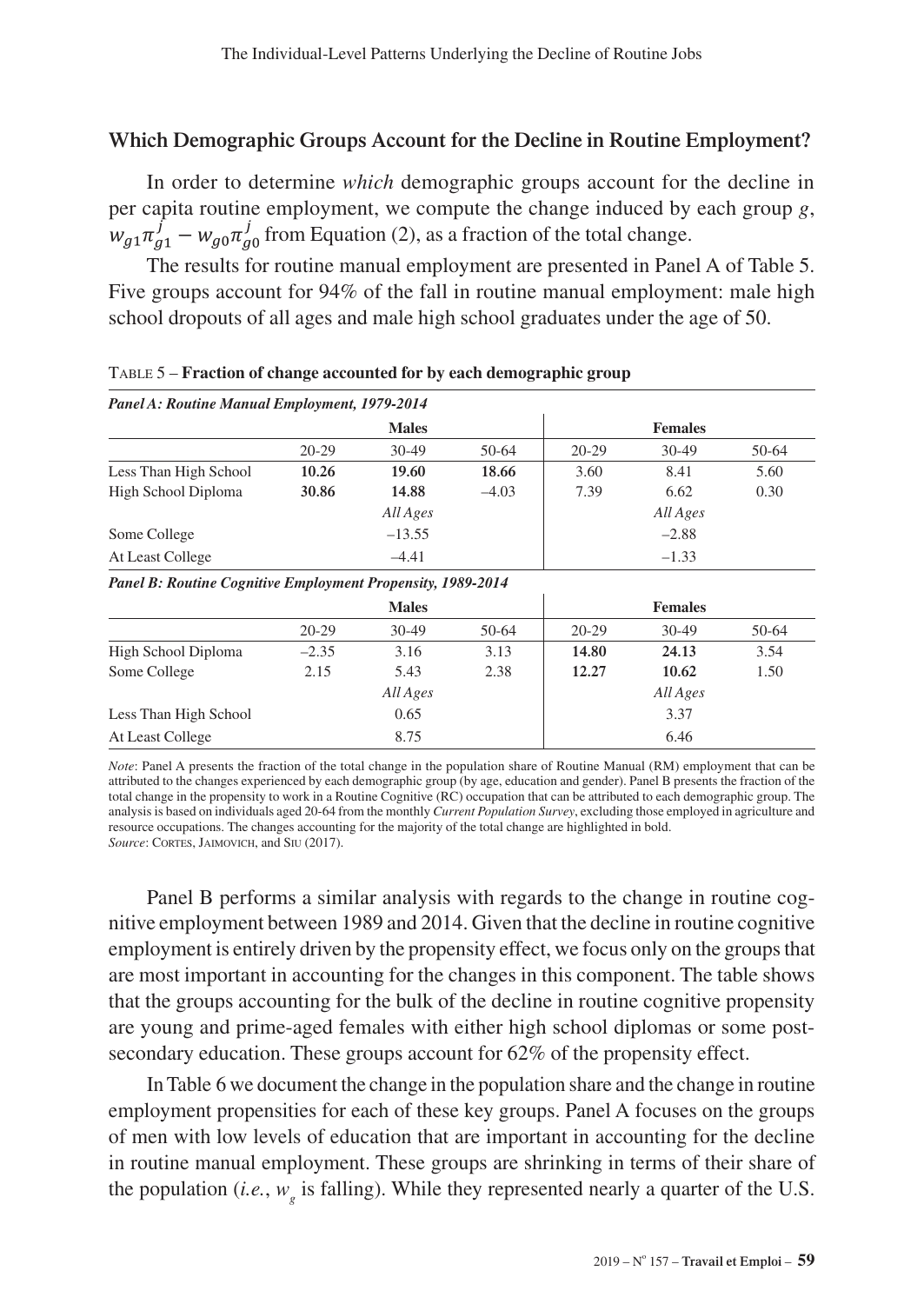population in 1979, they represent less than 15% in 2014. Individuals from these key groups have also experienced dramatic reductions in the propensity to work in routine manual jobs (*i.e.*,  $\pi$  is falling as well). For example, the fraction has fallen by about 25 percentage points for low-educated young men; while more than 60% of such individuals worked in a routine manual occupation in 1979, this is closer to one-third in 2014.

| <b>Panel A: Routine Manual</b>                |      |                          |         |       |                       |          |  |
|-----------------------------------------------|------|--------------------------|---------|-------|-----------------------|----------|--|
|                                               |      | Population Share $(\% )$ |         |       | Fraction in RM $(\%)$ |          |  |
|                                               | 1979 | 2014                     | Change  | 1979  | 2014                  | Change   |  |
| Male High School Dropouts                     |      |                          |         |       |                       |          |  |
| Age 20-29                                     | 1.90 | 0.89                     | $-1.01$ | 61.58 | 37.87                 | $-23.70$ |  |
| Age 30-49                                     | 4.12 | 2.06                     | $-2.06$ | 63.19 | 48.94                 | $-14.25$ |  |
| Age 50-64                                     | 4.68 | 1.51                     | $-3.17$ | 43.09 | 32.92                 | $-10.17$ |  |
| Male High School Graduates                    |      |                          |         |       |                       |          |  |
| Age 20-29                                     | 6.27 | 3.82                     | $-2.45$ | 61.36 | 34.99                 | $-26.36$ |  |
| Age 30-49                                     | 7.51 | 6.60                     | $-0.91$ | 55.11 | 44.39                 | $-10.72$ |  |
| $\mathbf{r}$ in $\mathbf{r}$ and $\mathbf{r}$ |      |                          |         |       |                       |          |  |

#### Table 6 – **Key Demographic Groups**

#### *Panel B: Routine Cognitive*

|                              |       | Population Share $(\% )$ |         | Fraction in RC $(\%)$ |       |          |
|------------------------------|-------|--------------------------|---------|-----------------------|-------|----------|
|                              | 1989  | 2014                     | Change  | 1989                  | 2014  | Change   |
| Female High School Graduates |       |                          |         |                       |       |          |
| Age 20-29                    | 5.82  | 3.05                     | $-2.77$ | 32.61                 | 22.73 | $-9.89$  |
| Age 30-49                    | 10.58 | 5.57                     | $-5.01$ | 32.68                 | 23.81 | $-8.87$  |
| Female with Some College     |       |                          |         |                       |       |          |
| Age 20-29                    | 3.88  | 4.70                     | 0.82    | 36.77                 | 24.46 | $-12.31$ |
| Age 30-49                    | 5.48  | 6.32                     | 0.84    | 33.04                 | 25.50 | $-7.54$  |

*Note*: The table presents the change in the population share and the propensity to be employed in routine manual and routine cognitive occupations for the key demographic groups identified in Table 5.

Source: CORTES, JAIMOVICH, and SIU (2017).

Panel B documents the analogous patterns for the groups of women with intermediate levels of education that are important in accounting for the decline in routine cognitive employment propensities. All four groups experience obvious declines in their probability of working in routine cognitive jobs, falling from approximately one-third in 1989 to one-quarter in 2014.

Given that these key groups have experienced substantial movement out of routine employment, it is of interest to determine where they have sorted into instead. We illustrate this in Table 7 by presenting the *change* in the share of each demographic group across labor market states. The results in Panel A indicate that the dramatic decline in the probability of working in routine manual for the key demographic groups is offset primarily by increases in non-employment and, to a smaller extent, increases in nonroutine manual employment. Clearly individuals from these demographic groups have not benefited from the increase in employment in high-paying, non-routine cognitive occupations observed in the aggregate.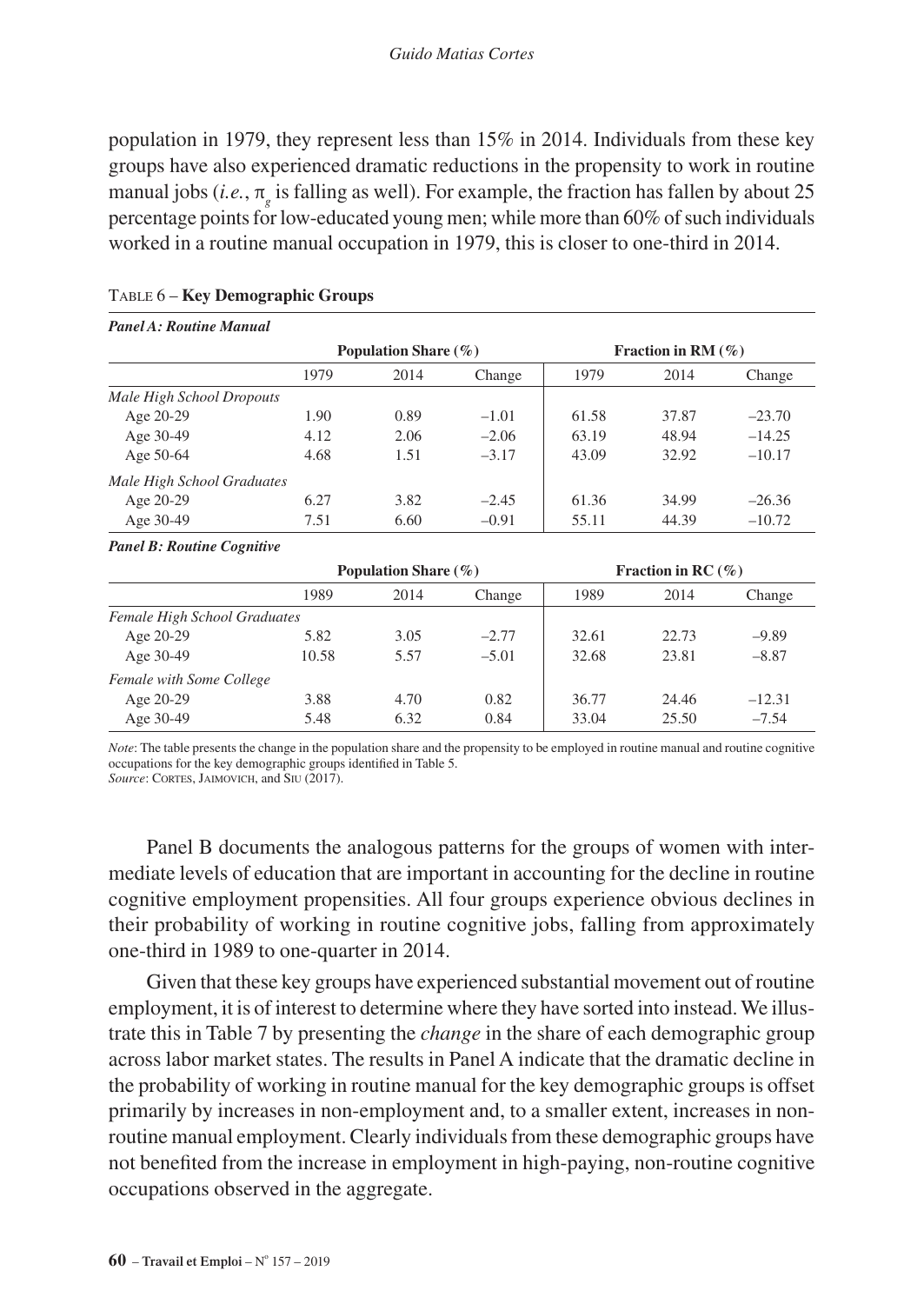| Panel A: Routine Manual, 1979-2014    |            |          |          |            |                    |
|---------------------------------------|------------|----------|----------|------------|--------------------|
|                                       | <b>NRC</b> | RC       | RM       | <b>NRM</b> | <b>Not Working</b> |
| Male High School Dropouts             |            |          |          |            |                    |
| Age 20-29                             | $-1.10$    | 2.16     | $-23.70$ | 7.47       | 15.17              |
| Age 30-49                             | $-4.95$    | 0.62     | $-14.25$ | 9.02       | 9.55               |
| Age 50-64                             | $-6.31$    | $-0.12$  | $-10.17$ | 2.66       | 13.95              |
| Male High School Graduates            |            |          |          |            |                    |
| Age 20-29                             | $-3.81$    | 5.22     | $-26.36$ | 7.79       | 17.16              |
| Age 30-49                             | $-8.37$    | 0.64     | $-10.72$ | 5.32       | 13.13              |
| Panel B: Routine Cognitive, 1989-2014 |            |          |          |            |                    |
|                                       | <b>NRC</b> | RC       | RM       | <b>NRM</b> | <b>Not Working</b> |
| Female High School Graduates          |            |          |          |            |                    |
| Age 20-29                             | $-2.58$    | $-9.89$  | $-4.39$  | 7.06       | 9.79               |
| Age 30-49                             | $-2.05$    | $-8.87$  | $-3.34$  | 6.28       | 7.99               |
| Female with Some College              |            |          |          |            |                    |
| Age 20-29                             | $-4.42$    | $-12.31$ | $-1.16$  | 9.94       | 7.96               |
| Age 30-49                             | $-3.78$    | $-7.54$  | $-0.24$  | 7.44       | 4.11               |

| TABLE 7 - Change in the Fraction of Workers in Each Group (p.p.) |  |  |  |  |  |  |
|------------------------------------------------------------------|--|--|--|--|--|--|
|------------------------------------------------------------------|--|--|--|--|--|--|

*Note*: The table details the changes in the fraction of workers in each occupational category and not working among the groups identified as accounting for the majority of the decline in routine manual employment and routine cognitive employment propensity. NRC stands for Non-Routine Cognitive, RC for Routine Cognitive, RM for Routine Manual, and NRM for Non-Routine Manual. Source: CORTES, JAIMOVICH, and SIU (2017).

In Panel B we find that the decline in the probability of working in routine cognitive occupations among the key groups of women with intermediate levels of education has also not been met by an increase in the propensity to work in high-paying, non-routine cognitive occupations. Instead, they have increased their propensities for non-employment and employment in non-routine manual occupations (with the former more prevalent among high school graduates, and the latter among those with some college). Relative to the male groups in Panel A, we generally observe smaller increases in non-employment rates among the female groups that account for the bulk of the decline in routine cognitive propensity.

## **Aggregate Importance of These Demographic Groups**

How much of the aggregate change in other labor market outcomes can be accounted for by the propensity change of the key demographic groups that account for the bulk of the decline in routine employment? To determine this, we perform some simple counterfactual exercises in Table 8. The first column reproduces the change in the population share of routine employment, non-routine manual employment, and non-employment, as shown in Column (3) of Table 4. The second column reproduces the propensity effect from Column (5) of Table 4. This represents a counterfactual holding the population shares of all demographic groups constant at their benchmark level (1979 in Panel A, 1989 in Panel B) and allowing *all* group-specific propensities to change as empirically observed.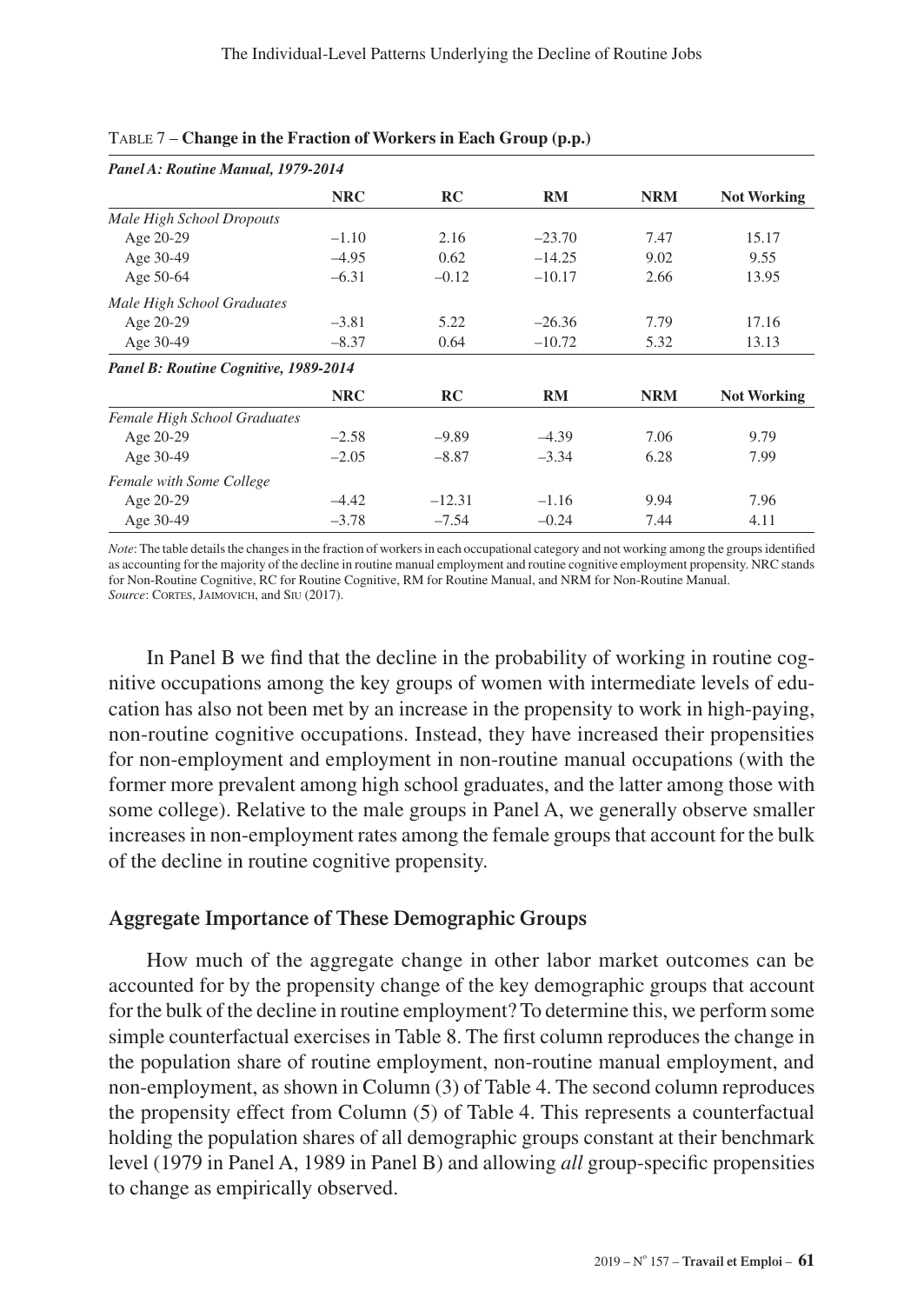|                    | <b>Observed</b><br>$\left(1\right)$ | <b>Propensity</b><br>(2) | <b>Accounting CF</b><br>(3) | <b>Mitigating CF</b><br>(4) |
|--------------------|-------------------------------------|--------------------------|-----------------------------|-----------------------------|
| Panel A: 1979-2014 |                                     |                          |                             |                             |
| Routine            | $-9.30$                             | $-7.67$                  | $-6.20$                     | $-5.37$                     |
| Non-Routine Manual | 3.85                                | 6.55                     | 4.17                        | 0.85                        |
| Non-Employment     | $-1.27$                             | 4.03                     | 3.14                        | $-2.81$                     |
| Panel B: 1989-2014 |                                     |                          |                             |                             |
| Routine            | $-9.37$                             | $-7.90$                  | $-5.68$                     | $-5.36$                     |
| Non-Routine Manual | 2.71                                | 4.68                     | 2.81                        | 0.57                        |
| Non-Employment     | 3.14                                | 5.88                     | 4.21                        | 0.24                        |

|  |  | TABLE 8 - Observed and Counterfactual Changes in Population Shares (p.p.) |  |  |  |
|--|--|---------------------------------------------------------------------------|--|--|--|
|--|--|---------------------------------------------------------------------------|--|--|--|

*Note*: Column (1) shows the total observed change in the fraction of the population in different labor market categories, based on individuals aged 20-64 from the monthly *Current Population Survey*, excluding those employed in agriculture and resource occupations. Column (2) shows the counterfactual changes that are obtained when allowing for changes in the propensities to enter different labor market categories among all demographic groups, holding the composition of demographic groups in the population at benchmark levels. Column (3) shows the counterfactual changes (CF) that are obtained when holding the composition of all demographic groups in the population at benchmark levels, and holding the propensities at benchmark levels for all groups except those identified as being key for the decline in routine employment. Column (4) shows the counterfactual changes that are obtained when allowing the composition of demographic groups to change as in the data, while holding the propensities at benchmark levels only for the groups identified as being key for the decline in routine employment.

Source: CORTES, JAIMOVICH, and SIU (2017).

The third column presents the result of a counterfactual in which only the propensities of the *key groups* are allowed to change; demographic composition and all other propensities are held constant at benchmark levels. This allows us to determine how much of the changes in Columns (1) and (2) are accounted for by the behavioral changes in our key groups. We find that about 65% of the fall in *per capita* routine employment is accounted for by the propensity change of our key groups. This confirms the aggregate quantitative importance of the propensity change in the groups that we have identified.

More interestingly, even though the demographic groups were chosen solely based on their importance in accounting for the decline in *routine employment*, Table 8 shows that the behavioral change of these groups is also important in accounting for the aggregate changes in *non-routine manual employment and non-employment*. The propensity change of our key groups accounts for more than 100% of the observed increase in non-routine manual employment, and about 60% of the overall propensity effect. Moreover, as Panel B indicates, the propensity change of our key groups accounts for more than 100% of the observed increase in non-employment, and about 70% of the propensity effect.

In the fourth column we perform a counterfactual in which the demographic composition of the economy is allowed to change as observed in the data, and we also allow all propensities to change, except those of the key groups, which are held constant at benchmark levels. This allows us to assess how much of the observed changes can be *mitigated* by omitting the behavioral change of our key groups. As indicated in Panel A, if the propensity change of the key groups responsible for the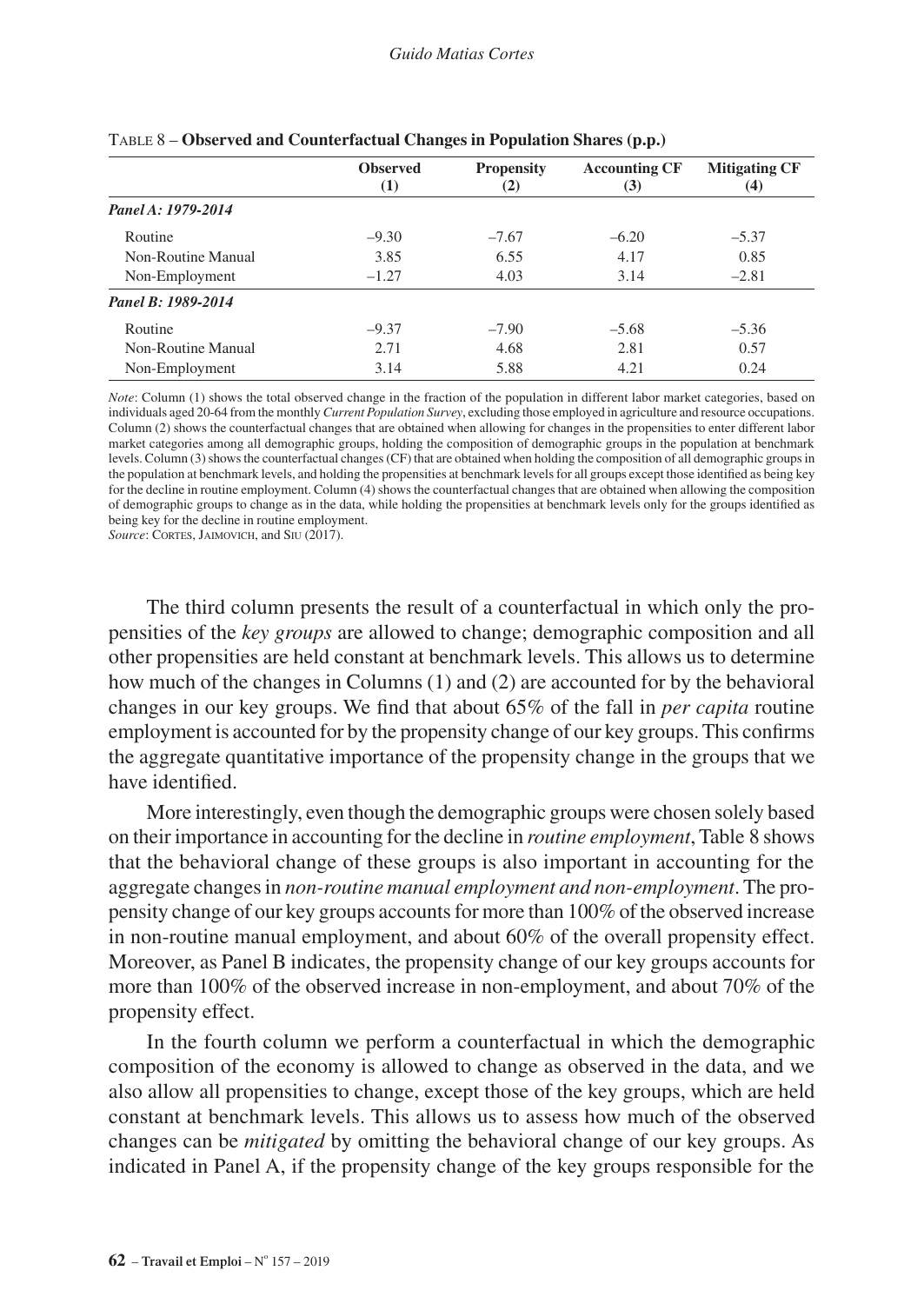decline of routine employment had not occurred, non-routine manual employment would only have risen by 0.85 percentage points. This mitigates 78% of the observed increase. Similarly, in Panel B, omitting the key demographic groups mitigates 92% of the observed increase in non-employment.

To summarize, the changes in employment and occupational choice of a small subset of demographic groups account for a large share of the decline in routine employment. These same groups are also key in understanding the rise of nonemployment in the U.S. observed in the past 25 years and, to a slightly lesser extent, the rise of non-routine manual employment observed since 1979. This suggests that these long-run labor market changes are closely linked phenomena.

 $\sim$ 

The evidence reviewed in this paper shows that the decline in routine employment has had very heterogeneous effects across different subsets of workers. Using longitudinal data for male workers, in CORTES  $(2016)$  I show that routine workers of relatively high ability are more likely to switch to non-routine cognitive jobs, while routine workers of relatively low ability are more likely to switch to non-routine manual ones. I also find that workers staying in routine jobs perform significantly worse in terms of their long-run wage growth than workers who switch to other occupations. In other words, conditional on remaining employed, the workers who are hardest hit in the long run by the effects of technological change are those who stay in routine jobs, not those who switch to other occupations. These findings suggest that it may be a more promising public policy tool to try to retrain workers who are currently in declining routine occupations, rather than trying to help them stay in their current jobs.

The evidence based on repeated cross-sectional data in Cortes, Jaimovich, and Siu (2017), meanwhile, highlights the fact that the majority of the decline in routine employment can be traced back to changes among a small subset of demographic groups. Specifically, most of the decline in routine manual employment is driven by changes among men with low levels of education, while most of the decline in routine cognitive employment is driven by changes among women with intermediate levels of education. Routine jobs used to be a major source of employment for workers from these demographic groups, and this has changed dramatically over the past three or four decades. Even though we know that, in aggregate, employment has been growing strongly in high-paying non-routine cognitive jobs, we find that the key demographic groups that we have identified have not benefited from this employment growth. Instead, they have become more likely to work in low-paying non-routine manual jobs, or to be out of work altogether. In fact, we find that a substantial proportion of the increase in non-employment observed in the U.S. since the late 1980s can be traced back to the small set of demographic groups that are key in accounting for the decline in routine employment.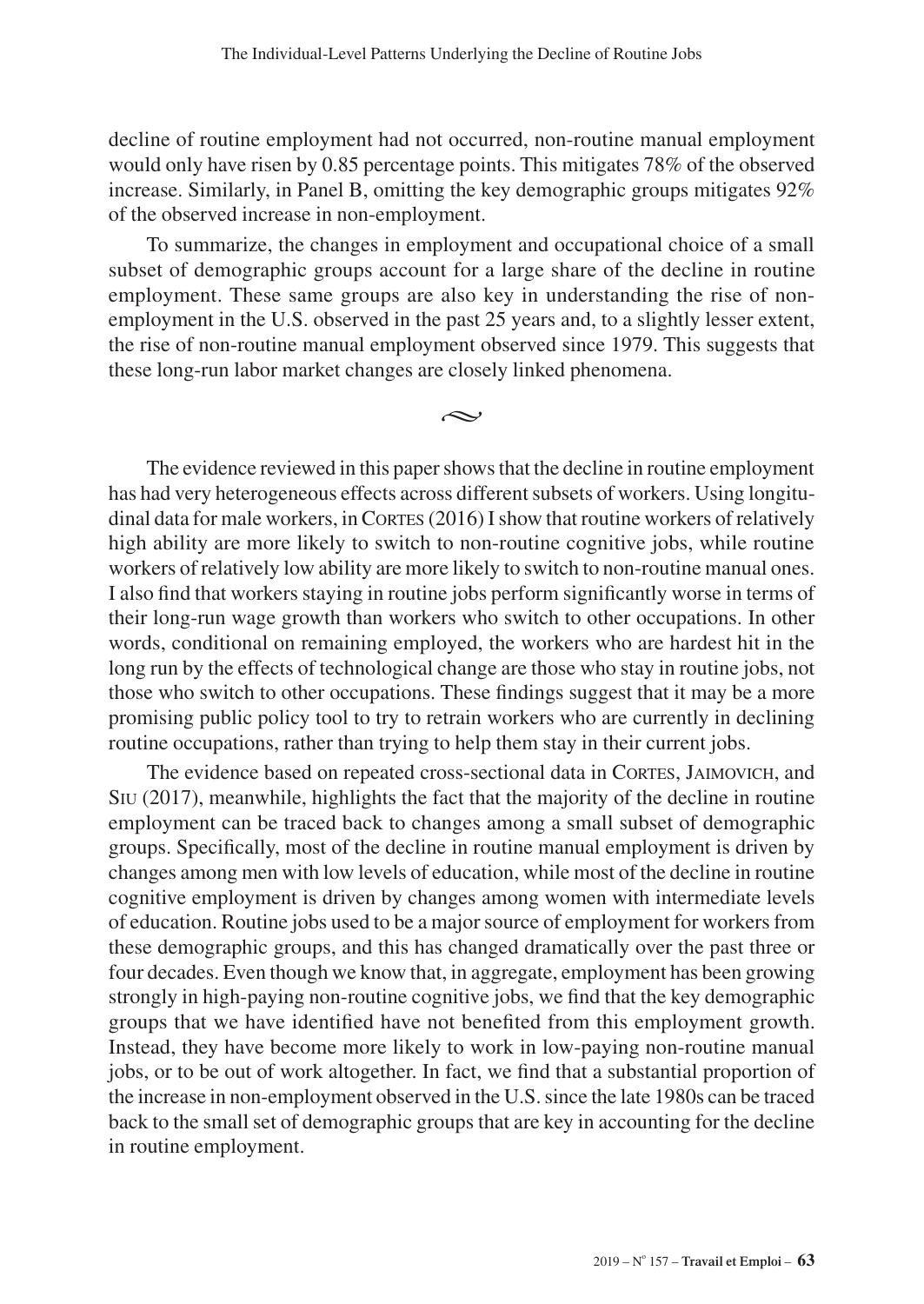Overall, the findings illustrate the fact that, as the structure of the labor market changes, there are both winners and losers. Our results can help guide public policy by identifying the segments of the population that have been most negatively impacted by the decline of routine employment. Evaluating specific policies that may help those who are being negatively affected by these changes in the structure of the labor market would be a promising avenue for future research.

# **References**

Acemoglu, D., Autor, D. (2011). "Chapter 12 - Skills, Tasks and Technologies: Implications for Employment and Earnings." In O. Ashenfelter, D. Card (Eds.), *Handbook of Labor Economics*, vol. 4, part B (pp. 1043-1171). Elsevier. [https://doi.org/10.1016/S0169-7218\(11\)02410-5.](https://doi.org/10.1016/S0169-7218(11)02410-5)

Albertini, J., Hairault, J.-O., Langot, F., Sopraseuth, T. (2017). *A Tale of Two Countries: A Story of the French and US Polarization*. IZA Discussion Paper, no 11013, Bonn: IZA, Institute of Labor Economics.

Autor, D. H., Dorn, D. (2013). "The Growth of Low-Skill Service Jobs and the Polarization of the US Labor Market." *American Economic Review*, 103(5), 1553-1597. [https://doi.](https://doi.org/10.1257/aer.103.5.1553) [org/10.1257/aer.103.5.1553](https://doi.org/10.1257/aer.103.5.1553).

Autor, D. H, Dorn, D., Hanson, G. H. (2015). "Untangling Trade and Technology: Evidence from Local Labour Markets." *The Economic Journal*, 125(584), 621-646. [https://doi.](https://doi.org/10.1111/ecoj.12245) [org/10.1111/ecoj.12245](https://doi.org/10.1111/ecoj.12245).

Autor, D. H., Levy, F., Murnane, R. J. (2003). "The Skill Content of Recent Technological Change: An Empirical Exploration." *The Quarterly Journal of Economics*, 118(4), 1279-1333. [https://doi.org/10.1162/003355303322552801.](https://doi.org/10.1162/003355303322552801)

Böckerman, P., Laaksonen, S., Vainiomäki, J. (2019). "Does ICT Usage Erode Routine Occupations at the Firm Level?" *Labour*, 33(1), 26-47. https://doi.org/10.1111/labr.12137.

Böhm, M. J. (2017). *The Price of Polarization: Estimating Task Prices under Routine-Biased Technical Change.* IZA Discussion Paper, no 11220, Bonn: IZA, Institute of Labor Economics.

Cortes, G. M. (2016). "Where Have the Middle-Wage Workers Gone? A Study of Polarization Using Panel Data." *Journal of Labor Economics*, 34 (1), 63-105. [https://doi.org/10.1086/682289.](https://doi.org/10.1086/682289)

Cortes, G. M., Gallipoli, G. (2018). "The costs of Occupational Mobility: An Aggregate Analysis." *Journal of the European Economic Association*, 16(2), 275-315. [https://doi.](https://doi.org/10.1093/jeea/jvx006) [org/10.1093/jeea/jvx006.](https://doi.org/10.1093/jeea/jvx006)

Cortes, G. M., Jaimovich, N., Nekarda, C. J., Siu, H. E. (2014). *The Micro and Macro of Disappearing Routine Jobs: A Flows Approach*. NBER Working Paper, no 20307.

Cortes, G. M., Jaimovich, N., Siu, H. E. (2017). "Disappearing Routine Jobs: Who, How, and Why?" *Journal of Monetary Economics*, vol. 91, 69-87. [https://doi.org/10.1016/j.](https://doi.org/10.1016/j.jmoneco.2017.09.006) [jmoneco.2017.09.006.](https://doi.org/10.1016/j.jmoneco.2017.09.006)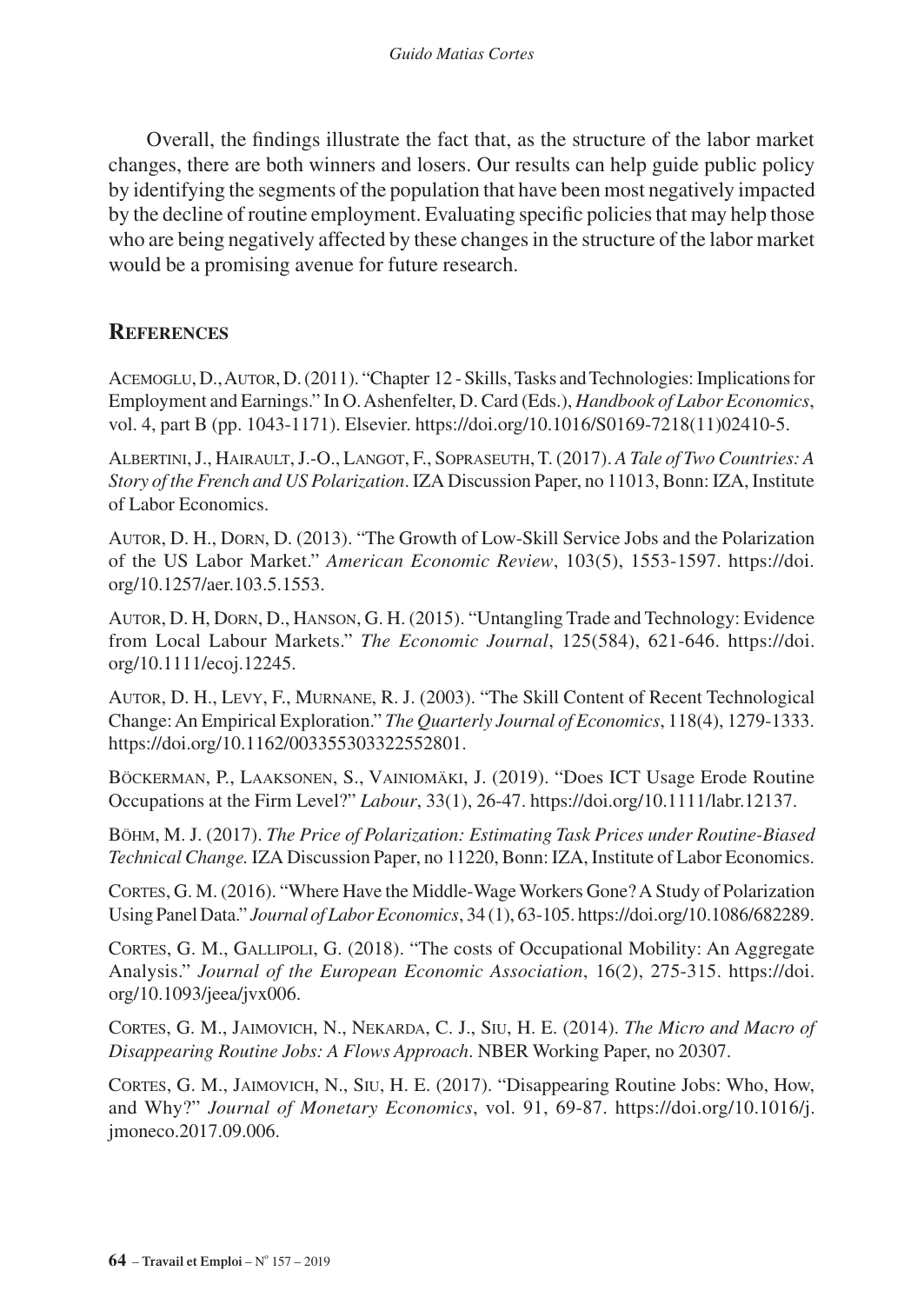Cortes, G. M., Salvatori, A. (2019). "Delving into the Demand Side: Changes in Workplace Specialization and Job Polarization." *Labour Economics*, 57, 164-176. [https://doi.org/10.1016/j.](https://doi.org/10.1016/j.labeco.2019.02.004) [labeco.2019.02.004](https://doi.org/10.1016/j.labeco.2019.02.004).

Dauth, W. (2014). *Job Polarization on Local Labor Markets*. IAB Discussion Paper, no 18/2014, Nuremberg: IAB, Institute for Employment Research of the Federal Employment Agency.

DUSTMANN, C., LUDSTECK, J., SCHÖNBERG, U. (2009). "Revisiting the German Wage Structure." *The Quarterly Journal of Economics*, 124(2), 843-881. [https://doi.org/10.1162/](https://doi.org/10.1162/qjec.2009.124.2.843) [qjec.2009.124.2.843](https://doi.org/10.1162/qjec.2009.124.2.843).

Flood, S., King, M., Ruggles, S., Warren, J. R. (2015). *Integrated Public Use Microdata Series, Current Population Survey: Version 4.0.* [Machine-readable database]. Minneapolis: University of Minnesota.

Gathmann, C., Schönberg, U. (2010). "How General is Human Capital? A Task-Based Approach." *Journal of Labor Economics*, 28(1), 1-49. [https://doi.org/10.1086/649786.](https://doi.org/10.1086/649786)

Gibbons, R., Katz, L. F., Lemieux, T., Parent, D. (2005). "Comparative Advantage, Learning, and Sectoral Wage Determination." *Journal of Labor Economics*, 23(4), 681-724. [https://doi.](https://doi.org/10.1086/491606) [org/10.1086/491606.](https://doi.org/10.1086/491606)

Goos, M., Manning, A. (2007). "Lousy and Lovely Jobs: The Rising Polarization of Work in Britain." *The Review of Economics and Statistics*, 89(1), 118-133. [https://doi.org/10.1162/](https://doi.org/10.1162/rest.89.1.118) [rest.89.1.118.](https://doi.org/10.1162/rest.89.1.118)

Goos, M., Manning, A., Salomons, A. (2009). "Job Polarization in Europe." *American Economic Review*, 99(2), 58-63.<http://doi.org/10.1257/aer.99.2.58>.

Goos, M., Manning, A., Salomons, A. (2014). "Explaining Job Polarization: Routine-Biased Technological Change and Offshoring." *American Economic Review*, 104(8), 2509-2526. <https://doi.org/10.1257/aer.104.8.2509>.

Goos, M., Rademakers, E., Salomons, A., Vandeweyer, M. (2019, forthcoming). "Job Polarization: Its History, An Intuitive Framework and Some Empirical Evidence." In C. Warhust (Ed.), *Oxford Handbook of Job Quality*. Oxford: Oxford University Press.

GOTTSCHALK, P., GREEN, D. A., SAND, B. M. (2015). *Taking Selection to Task: Bounds on Trends in Occupational Task Prices for the U.S., 1984-2013*. Working Paper.

Groes, F., Kircher, P., Manovskii, I. (2015). "The U-Shapes of Occupational Mobility." *The Review of Economic Studies*, 82(2), 659-692. [https://doi.org/10.1093/restud/rdu037.](https://doi.org/10.1093/restud/rdu037)

Harrigan, J., Reshef, A., Toubal, F. (2016). *The March of the Techies: Technology, Trade, and Job Polarization in France, 1994-2007*. NBER Working Paper, no 22110.

Heyman, F. (2016). "Job Polarization, Job Tasks and the Role of Firms." *Economics Letters,*  145, 246-251. <https://doi.org/10.1016/j.econlet.2016.06.032>.

Jaimovich, N., Siu, H. E. (2012). *The Trend is the Cycle: Job Polarization and Jobless Recoveries*. NBER Working Paper, no 18334.